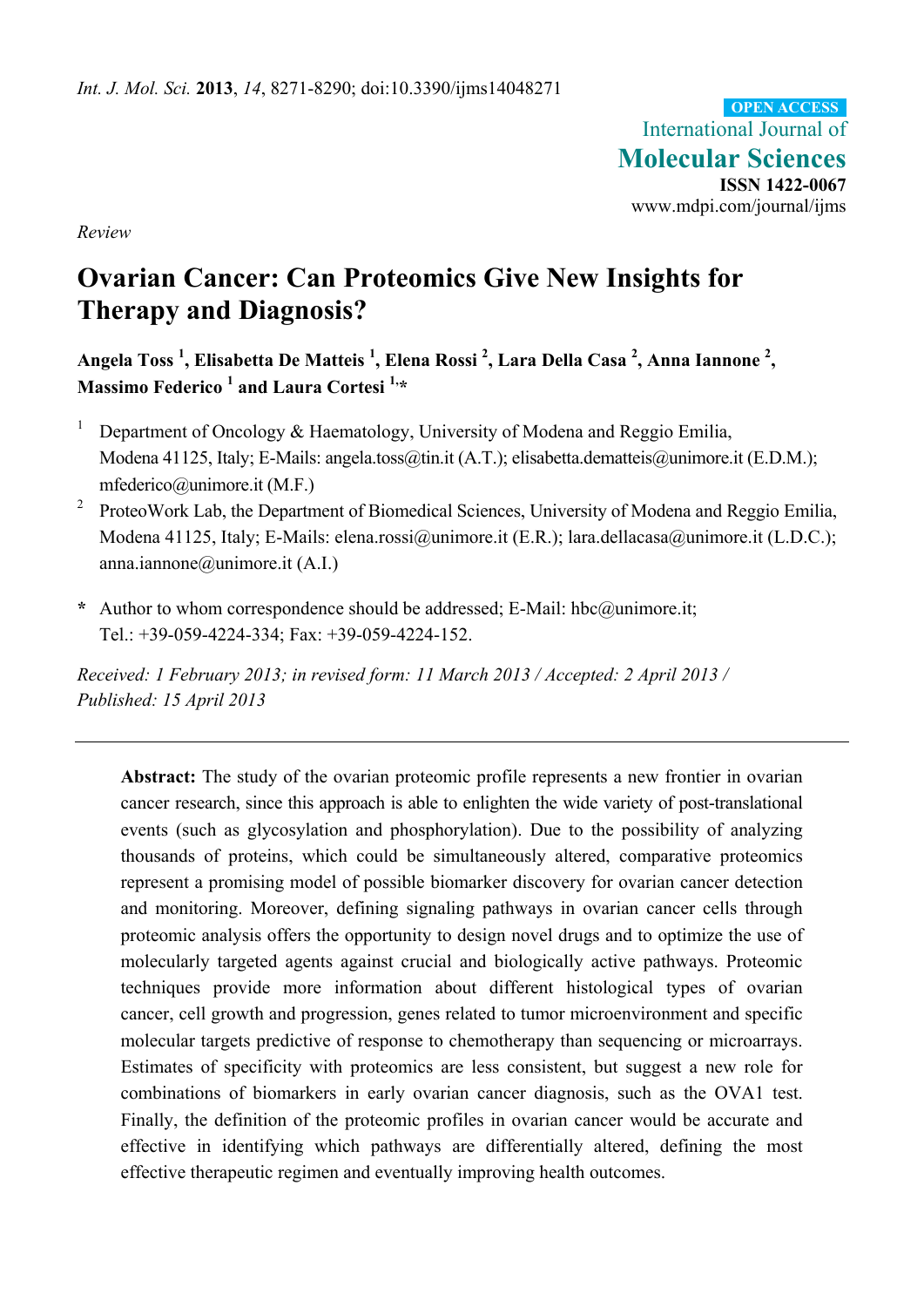**Keywords:** proteomic; ovarian cancer; biomarker; therapy; OVA1

## **1. Introduction**

Ovarian cancer represents one of the four main gynecological cancers, counting worldwide about 225,000 new cancer cases diagnosed in 2008 (3.7% of all female cancers) and about 140,000 deaths (4.2% of all deaths in women) [1]. According to the American Cancer Society, in 2012, ovarian cancer was expected to account for 3% (22,280) of all new cases and 6% (15,500) of all female cancer deaths in the United States. The proportion of ovarian cancer among gynecological cancers is increasing; on the other hand, survival for ovarian cancer is the poorest of all gynecological cancer sites, with a five-year relative survival rates of 44% for all stages [2]. The main reasons for this poor survival are the lack of early detection strategies and an unfavorable anatomical situation. Thus, the vast majority of ovarian cancer is diagnosed at an advanced stage, and therapy for this pathology is very complex. Reduction in mortality rates could be gained from progresses in surgery and medical treatments and finding the correct role of an organized screening program. A major impact on the mortality from ovarian cancer and increases in survival rates could be gained translating recent insights at the molecular and cellular level to improve early detection and to personalize treatment strategies.

Proteomic technology has emerged in the last decade as a powerful tool to explain the molecular mechanisms of malignant cells and tumor microenvironment in patients with cancer. Proteomics has given useful insight into the perturbations of signaling pathways within tumor cells, allowing one to find new targets for drug action, possible diagnostic markers and prognostic indicators of outcome and response to therapy [3,4]. The proteome represents all the possible gene products of a cell. Any protein may exist in multiple forms that vary within a particular cell or in different cells, because of modifications derived from translational, post-translational, regulatory and degradative processes that affect protein structure, localization, function and turnover. Proteomic techniques characterize all proteins in a biological system, including complicated features, like isoforms, modifications, interactions and functional structures. Particularly in cancer biomarker discovery, two-dimensional gel electrophoresis, mass spectrometry (MS) and protein microarrays, in conjunction with advanced bioinformatics, have become useful devices to identify proteins.

This review summarizes the most frequent genetic pathways of sporadic and hereditary ovarian cancer, focusing on proteomic strategies aimed at identifying early diagnostic biomarkers, prognostic indicators of outcome and response to therapy and possible targets for drug action.

## **2. Genetic Pathways of Sporadic Ovarian Cancer**

Ovarian cancer represents a heterogeneous disorder with different biology and behavior at the clinical, cellular and molecular levels. The normal ovary tissue is characterized by several distinct components. About 10% of ovarian cancers develop from germ cells or granulosa-theca cells, while more than 90% of ovarian cancers has an epithelial origin and arises from cells that cover the ovary. However, cancers with similar histology can also arise from the lining of the fallopian tube, deposits of endometriosis or the surface of the peritoneal cavity [5]. Epithelial ovarian cancer is divided into four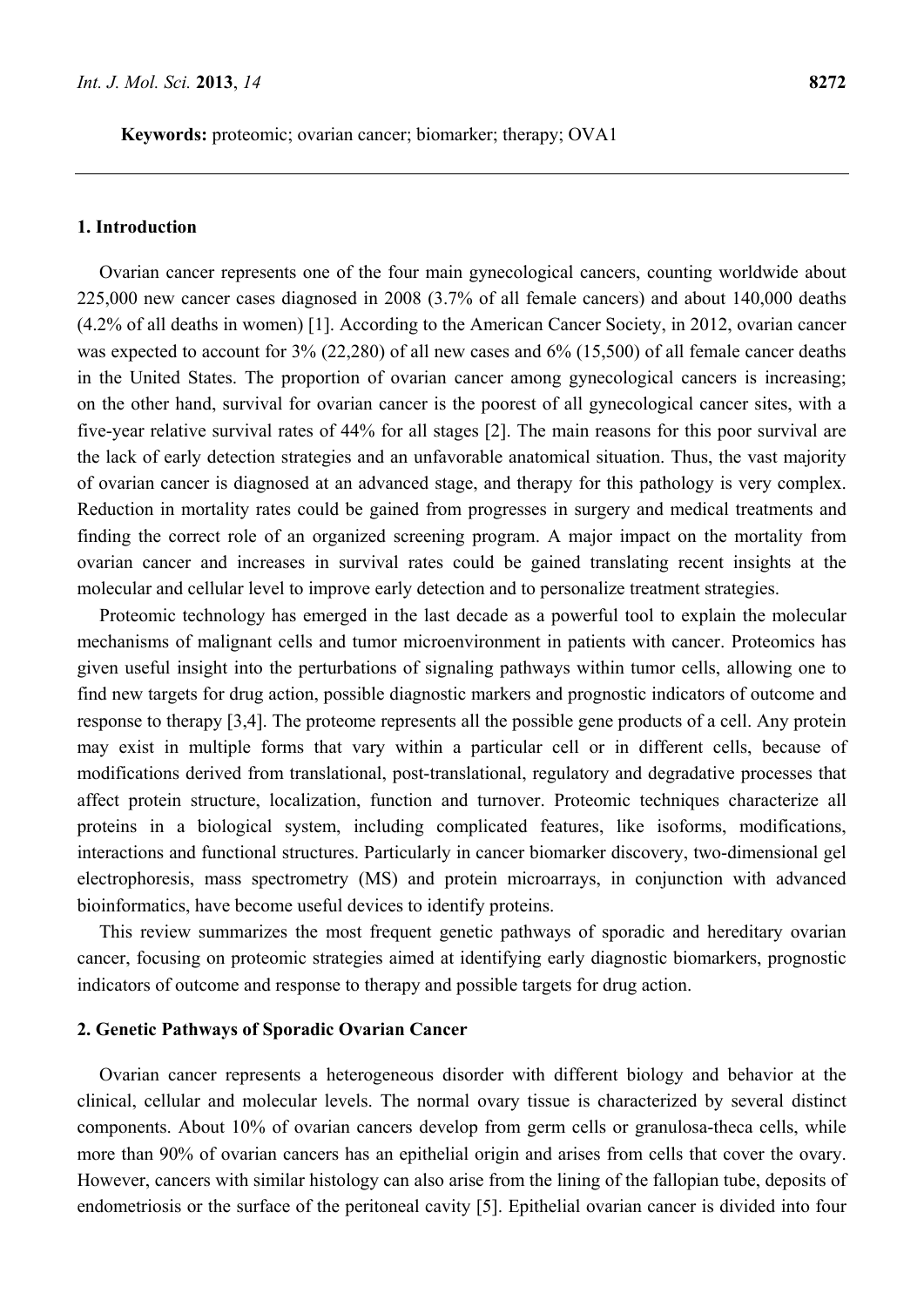main histotypes, with a differentiation similar to the normal cells that line the fallopian tube (serous), endometrium (endometrioid), endocervix (mucinous) and vagina (clear cell). At a molecular level, the gene expression profiles of different ovarian cancer histotypes correlate with their morphological counterparts in normal tissues [6]. Particularly, histotypes correlate with the abnormal re-expression of homeobox (Hox) genes that are normally only expressed during gynecological organogenesis. Respectively, HOXA9 is expressed in the fallopian tube and serous ovarian cancer, HOXA10 in uterus and endometrioid cancer and HOXA11 in lower uterine segment and cervix and mucinous cancers [7]. On this basis, the classic theory regarding the role of the ovarian surface epithelium in ovarian cancer pathogenesis has been recently reconsidered. A novel hypothesis supports the direct involvement of the distal fallopian tube in the development of serous carcinomas and ectopic endometrium in endometrioid and clear cell carcinomas [8].

Protein expression analysis has been widely introduced in order to identify a signature that may characterize each distinct histotype. Apart from pathogenesis of different histotypes, the common genetic pathway of sporadic ovarian cancer is based on high genetic instability as a result of the activation or inactivation of specific genes. Activation of genes occurs through amplification, mutation and hypomethylation, whereas genetic inactivation results from deletion of large chromosomal regions, loss of heterozygosity at specific loci, mutations and promoter methylation (Figure 1).



**Figure 1.** Several genetic alterations cause of high genetic instability in ovarian cancer.

Within this wide genetic panel, a total of 16 tumor suppressor genes, a total of 15 oncogenes and three imprinted tumor suppressor genes can be identified (Table 1) [5,9]. Notably, the function of imprinted tumor suppressor genes can be lost in a single step, since only one allele is expressed in each cell, due to the inheritance of a silent maternal or paternal allele. Of the 16 candidate tumor suppressor genes identified to date, three are imprinted genes.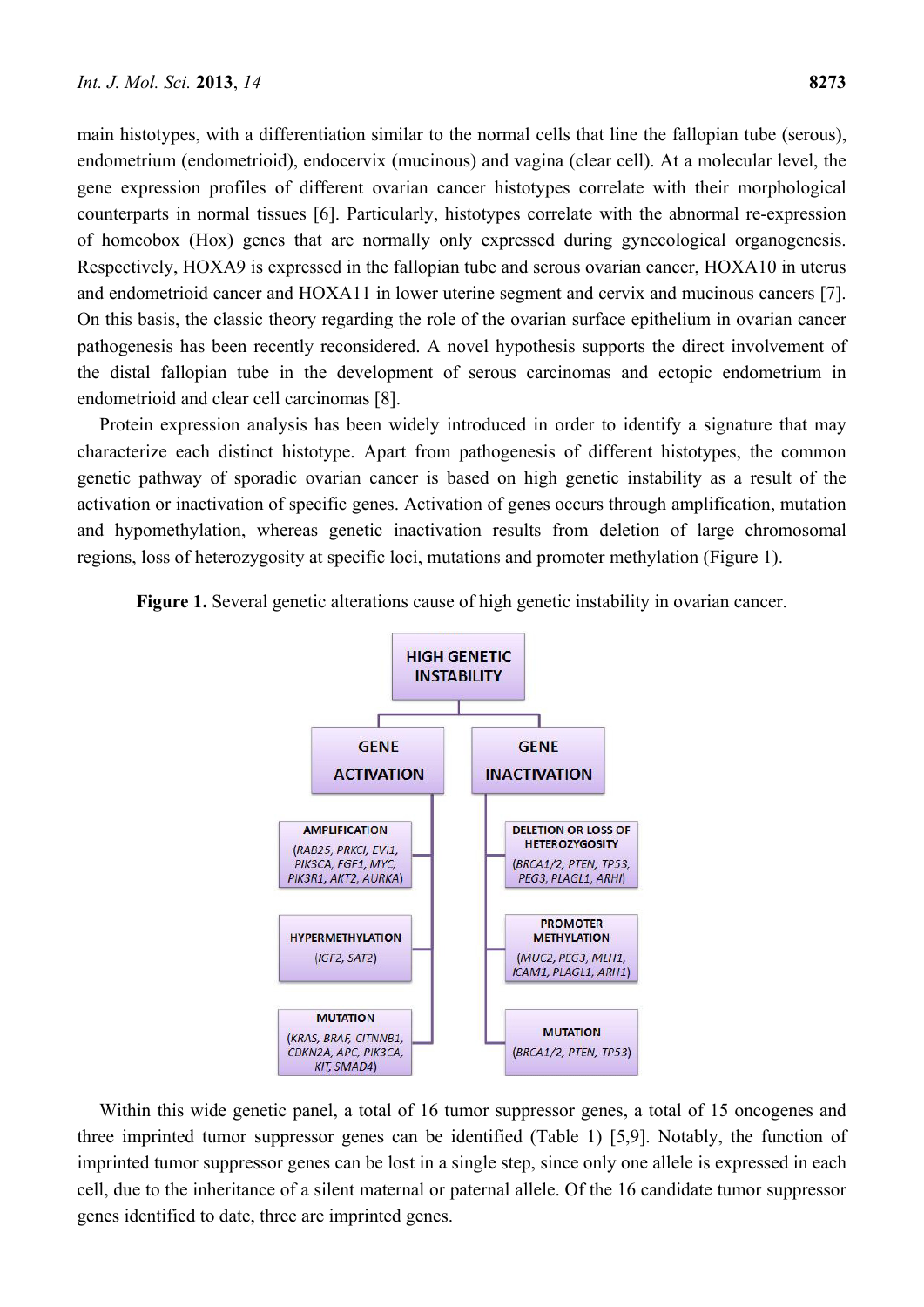| Tumor suppressor genes                                   | Oncogenes   | <b>Imprinted tumor suppressor genes</b> |
|----------------------------------------------------------|-------------|-----------------------------------------|
| ARHI, RASSFIA, DLECI, SPARC, RAB25, EVII, EIF5A2, PRKCI, |             | ARHI, PLAGLI, PEG3                      |
| DAB2, PLAG1, RPS6KA2, PTEN, PIK3CA, MYC, EGFR, NOTCH3,   |             |                                         |
| OPCML, BRCA2, ARL11, WWOX, KRAS, ERBB2, PIK3R1, CCNE1,   |             |                                         |
| TP53, DPH1, BRCA1, PEG3                                  | AKT2, AURKA |                                         |

**Table 1.** Wide genetic panel involved in ovarian cancer pathogenesis.

On the basis of the genetic profile, ovarian cancer can be divided in two different groups. Type I ovarian cancers include low-grade and borderline serous cancers, endometrioid, mucinous and clear-cell cancers. This group has more frequent *PTEN*, PI3K catalytic subunit-α (*PIK3CA*), *KRAS*, *BRAF* and b-catenin (*CTNNB1*) mutations, along with genomic stability and *TP53* mutations in only a small fraction of cases. Type II ovarian cancers include high-grade serous carcinomas, mixed malignant mesodermal tumors, carcinosarcomas and undifferentiated cancers. These tumors have *TP53*  mutations in up to 80% of cases, along with marked genomic instability and arise more frequently from the fallopian tubes and the peritoneum and in *BRCA1* and *BRCA2* mutation carriers [10]. Interestingly, mutated *TP53* has been observed in microscopic ovarian cancers found in oophorectomy specimens resected prophylactically from *BRCA1* or *BRCA2* mutation carriers, suggesting an early role of *TP53* in hereditary disease. Alteration of *TP53* function is one of the most frequent genetic abnormalities in ovarian cancer and is observed in 60%–80% of both sporadic and familial tumors. Overexpression of this tumor suppressor gene is seen in approximately 4% of preinvasive borderline tumors, 10%–20% of early cancers and 40%–60% of advanced cancers and correlates with metastatic potential. Moreover, *TP53* mutation has been associated with resistance to platinum-based therapy in some studies and a short-term survival benefit [11].

In ovarian cancer pathogenesis, the sequence of events includes the activation of several signaling pathways, which consist of several molecules intervening in cancer cell metabolism, proliferation, differentiation, movement and apoptosis. According to the literature, the signaling pathways involved in ovarian cancer pathogenesis are the following: the lysophosphatidic acid (LPA) pathway involved in 90% of cases, the phosphatidylinositol 3-kinases (PI3K) pathway involved in 70% of cases, the nuclear factor kappa-light-chain-enhancer of activated B cells (NF-kB) pathway involved in more than 50% of cases, the mitogen-activated protein kinase (MAPK) pathway involved in less than 50% of cases, the proto-oncogene tyrosine-protein kinase Src pathway, the Müllerian Inhibitory substance receptor pathway, the ErbB activation pathway involved in approximately 25% of cases, the epidermal growth factor (EGF) and vascular endothelial growth factor (VEGF) pathways, the endoplasmic reticulum (ER) beta pathways, the activator of transcription 3 (Jak-STAT 3) pathway, the Interleukin-6/Interleukin-6 receptor (IL-6/IL-6R) or the Janus Kinase 2 signal transducer pathways (Figure 2) [5,12]. The knowledge of a proteomic signature in ovarian cancer permits one to develop inhibitors of the molecules that are most frequently activated or overexpressed in ovarian cancers.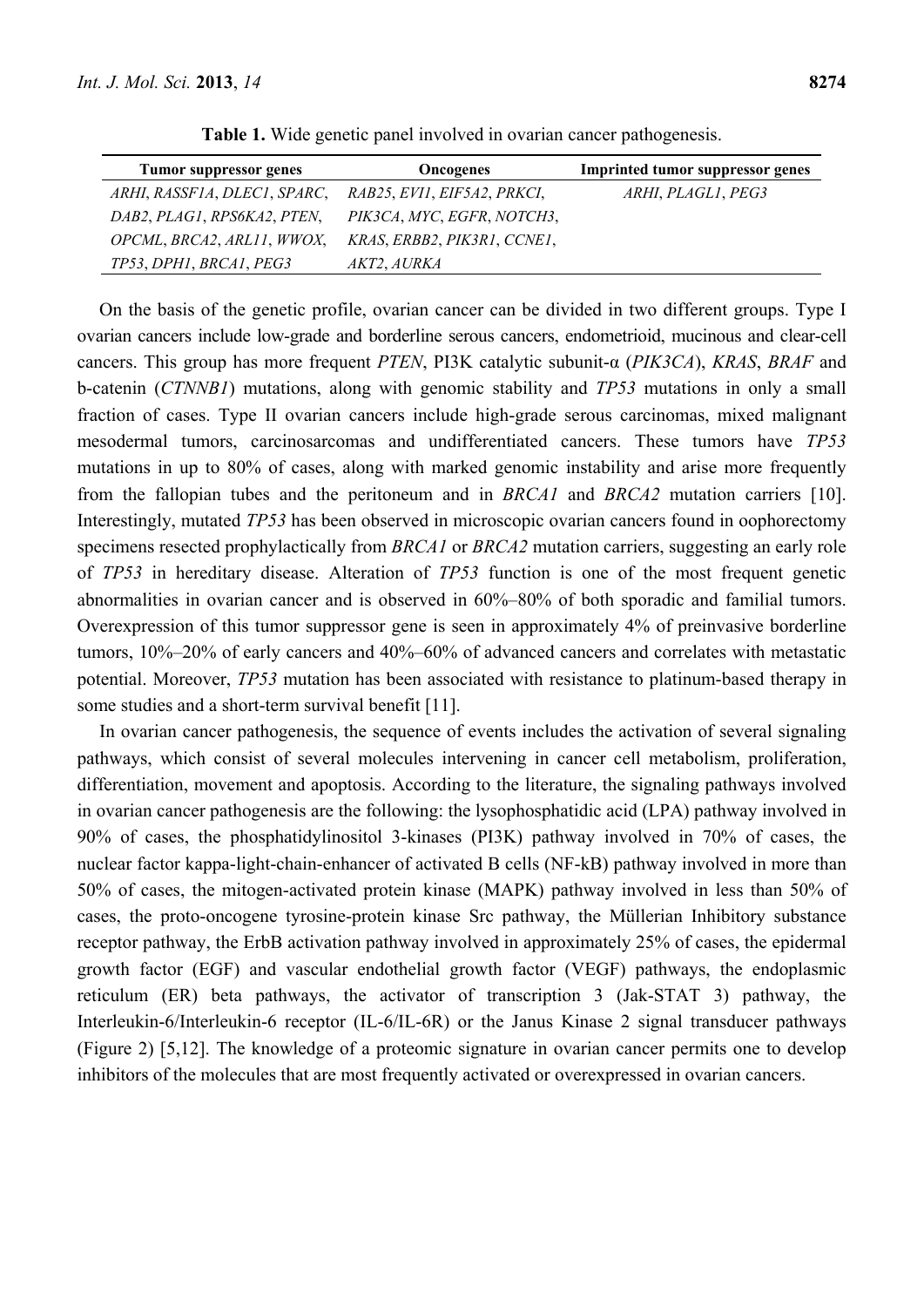

**Figure 2.** Signaling pathways in ovarian cancer pathogenesis. *\** Lysophosphatidic acid; **\*\*** Receptor tyrosine kinases*.*

## **3***. BRCA***-Related Ovarian Cancer**

The most important risk factor for ovarian cancer still remains a family history of breast or ovarian cancer. Up to 10% of ovarian cancer patients may have inherited a germline mutation that places them at increased risk for the disease. Mutations in the breast and ovarian cancer-susceptibility genes, *BRCA1* and *BRCA2*, confer an increased lifetime risk of ovarian cancer. However, *BRCA* mutations do not account for the entire range of hereditary ovarian cancer syndromes. Other hereditary epithelial ovarian cancers are attributed to Lynch syndrome. Lynch syndrome is an autosomal dominant disorder, which predisposes to colorectal, endometrial, ovarian, gastric, small bowel, biliary/pancreatic, urothelial, skin and central nervous system cancers. The cumulative risk of ovarian cancer is estimated to be 8%–10%, with an average age of onset of 42 years [13]. Moreover, other genes often associated with rare cancer syndromes, such as *TP53* and *PTEN* or *CHEK2* and *PALB2*, confer a low to moderate risk for breast and ovarian cancer [14,15]. Recent technological advances have aided in the recognition of additional tumor suppressor genes potentially associated with hereditary breast and gynecologic cancer, such as *RAD51* and *BARD1* [16]. To date, at least 16 genes have been associated with hereditary ovarian cancer, mostly involved in the *FA-BRCA* pathway and the mismatch repair system. However, many families with suspicious pedigrees do not have a specific mutation identified through clinical testing, due to a currently undetectable *BRCA1/2* mutation or a mutation in another susceptibility gene.

Inheritance of DNA repair defects contributes to as many as 10%–15% of ovarian cancers. About 90% of hereditary ovarian cancer derives from germline mutations in *BRCA 1/2* genes. Women who have inherited genetic mutations have substantially increased risk of ovarian cancer, with a lifetime risk that varies with the genetic defect (for *BRCA1*, 30%–60%, for *BRCA2*, 15%–30% and for hereditary non-polyposis colon cancer, 7%) [17]. Particularly, BRCA-related ovarian cancers have characteristic behaviors. They are more frequently multifocal, with genetically distinct clones involving multiple sites and progress faster. These kinds of tumors are more sensitive to platinum-based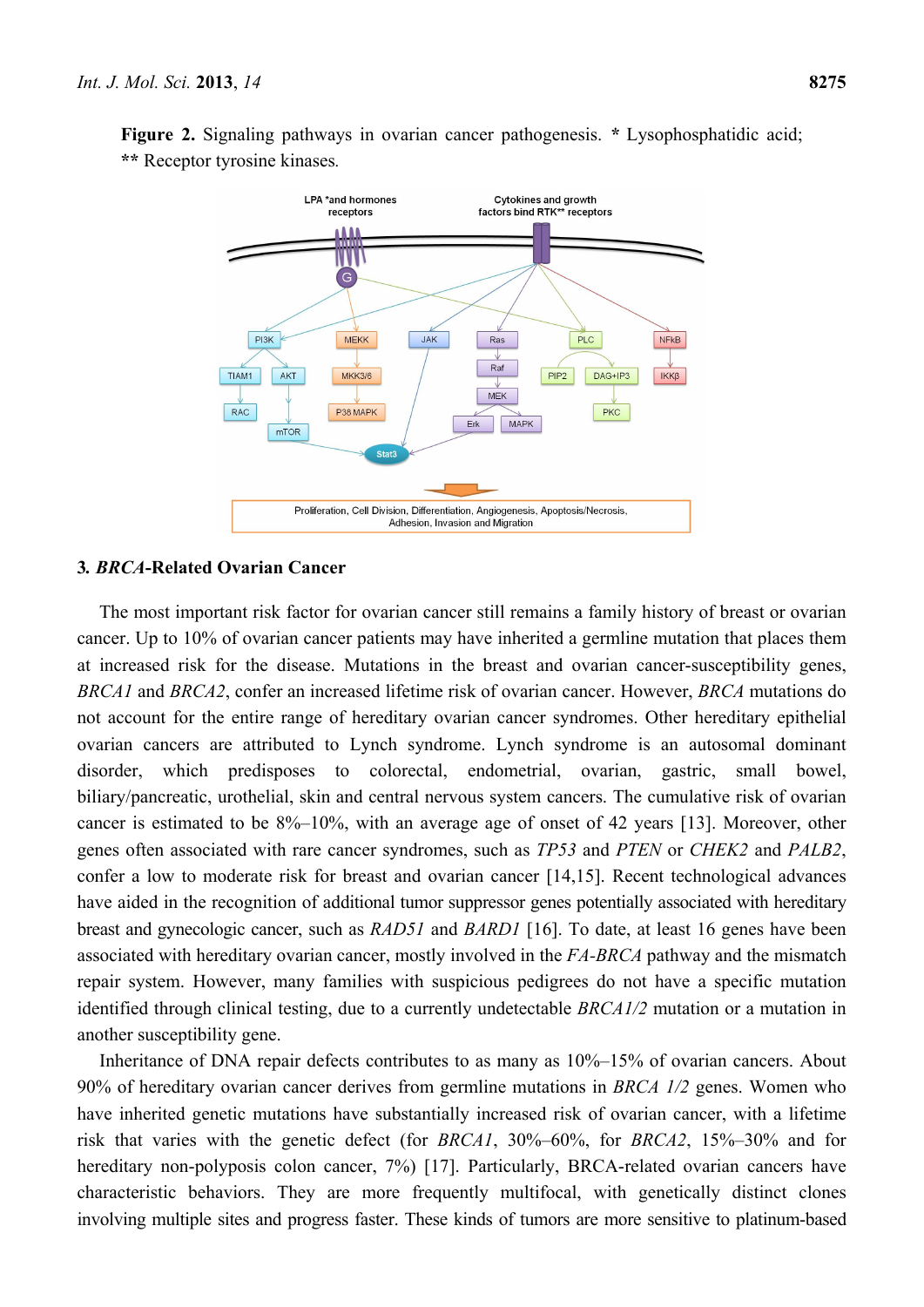chemotherapy and poly(ADP-ribose) polymerase (PARP) inhibitors, which are particularly effective in the presence of defects in homologous recombination repair. However, germline mutation in *BRCA1/2* genes can be involved even in the pathogenesis of BRCA1-like and BRCA2-like sporadic ovarian cancer [9].

## **4. Proteomic Techniques**

#### *4.1. Two-Dimensional Gel Electrophoresis (2DE)*

Traditionally, proteomic analyses have been performed using two-dimensional gel electrophoresis (2DE), which separates proteins according to two distinct protein characteristics, size and charge. The introduction of immobilized pH gradients and advanced bioinformatic approaches have recently improved the reproducibility and comparability of this technique [18]. In several studies, 2DE has been able to detect differences between normal and cancer sample proteomes [19].

The analysis of the proteome started out with techniques based on 2DE and then extended with liquid chromatography–mass spectrometry (LC–MS)-based techniques. However, despite the rapid advance of MS-based proteomics, 2DE still plays a crucial role in several fields of protein and molecular biology. There is an important niche for 2D gel-based proteomics, which complete traditional LC-MS techniques, in the areas of protein identification from organisms with no or incomplete genome sequences available, alternative detection methods for modification of specific proteomics and identification of protein isoforms and modified proteins [20].

## *4.2. Mass Spectrometry (MS)*

Mass spectrometry (MS) provides a snapshot of a proteome in time and space, determining the precise mass and charge (*m/z*) of proteins and, thus, identifying the actual precursor proteins or protein profiles. In recent years, MS instruments have been greatly modified and improved, becoming sensitive to the picomole to femtomole range required for the detection of oligonucleotides, small polar molecules, peptides, proteins and post-translationally modified proteins, such as glycoproteins and phosphoprotein [21]. Mass spectrometers are composed of an ion source, a mass analyzer and an ion detector. Different combinations of ionization sources (such as MALDI and ESI), mass analyzers (such as time-of-flight (TOF), quadrupole and ion traps) and fragmentation methods (such as CID (collision-induced dissociation), ETD (electron-transfer dissociation) and ECD (electron-capture dissociation)) can be used.

Although 2DE is still used in several proteome studies, the shotgun mass spectrometry (shotgun-MS) has been widely introduced in recent years. A shotgun-MS strategy consists in the separation of peptides produced from protein digestion in complex mixtures followed by tandem mass spectrometry (MS/MS) analysis. Traditional shotgun proteomics is a useful tool for the analysis and identification of proteins and their variations in biological samples with a non-targeted approach.

Biological samples are often heterogeneous and contain several different molecules; thus, methods of separation are often necessary to select the target to analyze from the other molecules in the sample. Gas (GC) or liquid chromatography (LC) are common methods of pre-MS separation used when analyzing complex gas or liquid samples. High performance liquid chromatography (HPLC) is the most common separation method to study biological samples by MS or MS/MS (termed LC-MS or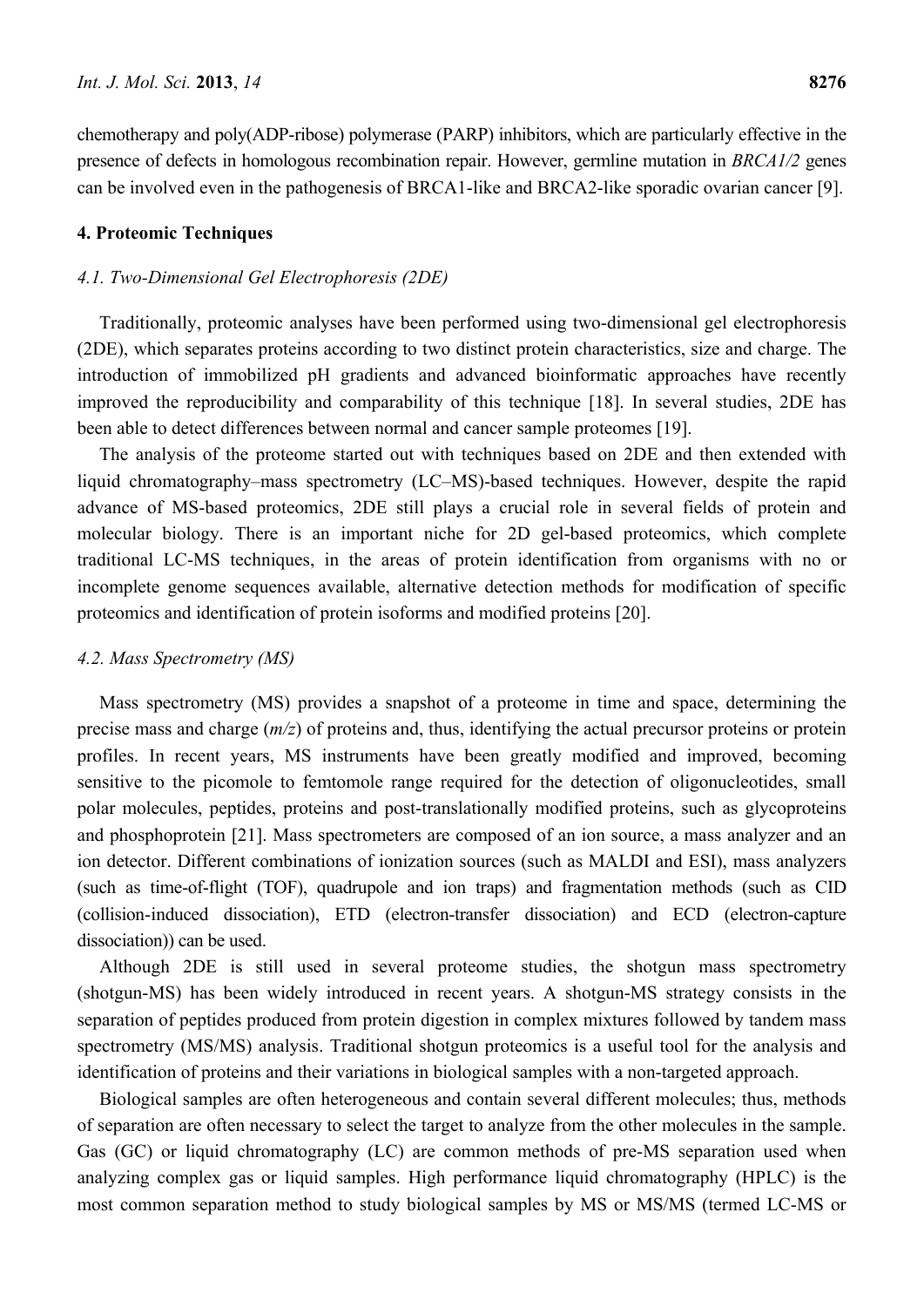LC-MS/MS, respectively). Traditionally, the first step is sample lysis and protein extraction from the cells, tissues or body fluids, followed by digestion into peptides. This process generates thousands of peptides, which can be pre-fractionated according to their physicochemical properties (such as charge or isoelectric point) or enriched by different means (for example, affinity resins or specific antibodies). These pre-fractionated or enriched samples are then analyzed one-by-one by reversed-phase liquid chromatography coupled to mass spectrometry (LC–MS), in which selected peptides are fragmented by tandem mass spectrometry (MS/MS). MS and MS/MS are connected to computer software that analyzes the detected ions by their individual *m*/*z* and relative abundance. These ions can then be processed through databases to identify the corresponding peptide sequences [22,23].

Among the MS-based proteomics approaches, matrix assisted laser desorption/ionization mass spectrometry (MALDI MS) and surface enhanced laser desorption/ionization mass spectrometry (SELDI MS) have been employed for large scale polypeptide profiling in clinical proteomics [19]. Proteomic profiling with MALDI and SELDI MS has been used to investigate the spatio-chemical make-up of a tissue, identifying peptides and proteins that are specific to the different cell types that characterize a tumor. Particularly, these techniques have been applied to identify new candidate ovarian cancer biomarkers [24].

MS-based proteomics is a universally used technique for analyzing complex protein samples. To visualize the spatial distribution of specific molecules in biological systems, an increasing number of groups are looking to combine the sensitivity and specificity of mass spectrometry with imaging capabilities. This involved both of the macromolecular ionization techniques, MALDI and ESI and provided a foundation for secondary ion mass spectrometry (SIMS) imaging. Since MALDI provides proteomics information and SIMS that of lipids and other surface active species, several groups now use the complementary information provided by SIMS and MALDI to obtain proteomics, lipid and vitamin distributions within the same tissue section [25]. However, MALDI-mass spectrometry Imaging (MALDI-MSI) has not yet been used to map the transcriptome, which includes microRNA and other RNA-related molecules, and represents now a wide area of clinical research. To investigate this important topic, targeted mass spectrometric imaging (Tag-Mass MSI) has been developed. Particularly, targeted MSI may be used to complement MALDI-MSI for clinical research. For instance, using a candidate ovarian cancer biomarker (the *C*-terminal fragment of the activator of the immunoproteasome, PA28 alpha), it is possible to detect the protein and the mRNA encoding this protein in the same sample. Since the result showed that the level of transcription is related to the abundance of the protein fragment, cross-validation between the transcriptome and the proteome can be performed on the same tissue. To conclude, targeted MSI associated with classical immunohistochemistry (IHC) may offer the possibility to obtain a quick answer and a better molecular diagnosis for clinical surgery [26].

These technologies enabled the detection of low-abundance proteins, identifying hundreds of potential biomarkers with diagnostic, prognostic and therapeutic value. However, there is a lack of analytical validation of platforms for the precise measurements of the candidate markers in a smaller set of samples before lengthy and costly large-scale clinical trials. In this context, targeted proteomic technologies, such as multiplex MS, protein arrays and several variations of enzyme-linked immunosorbent assays (ELISAs) have provided a sensitive and specific quantitative measurement of protein targets in biological systems. The accuracy and statistical rigor of these technologies may be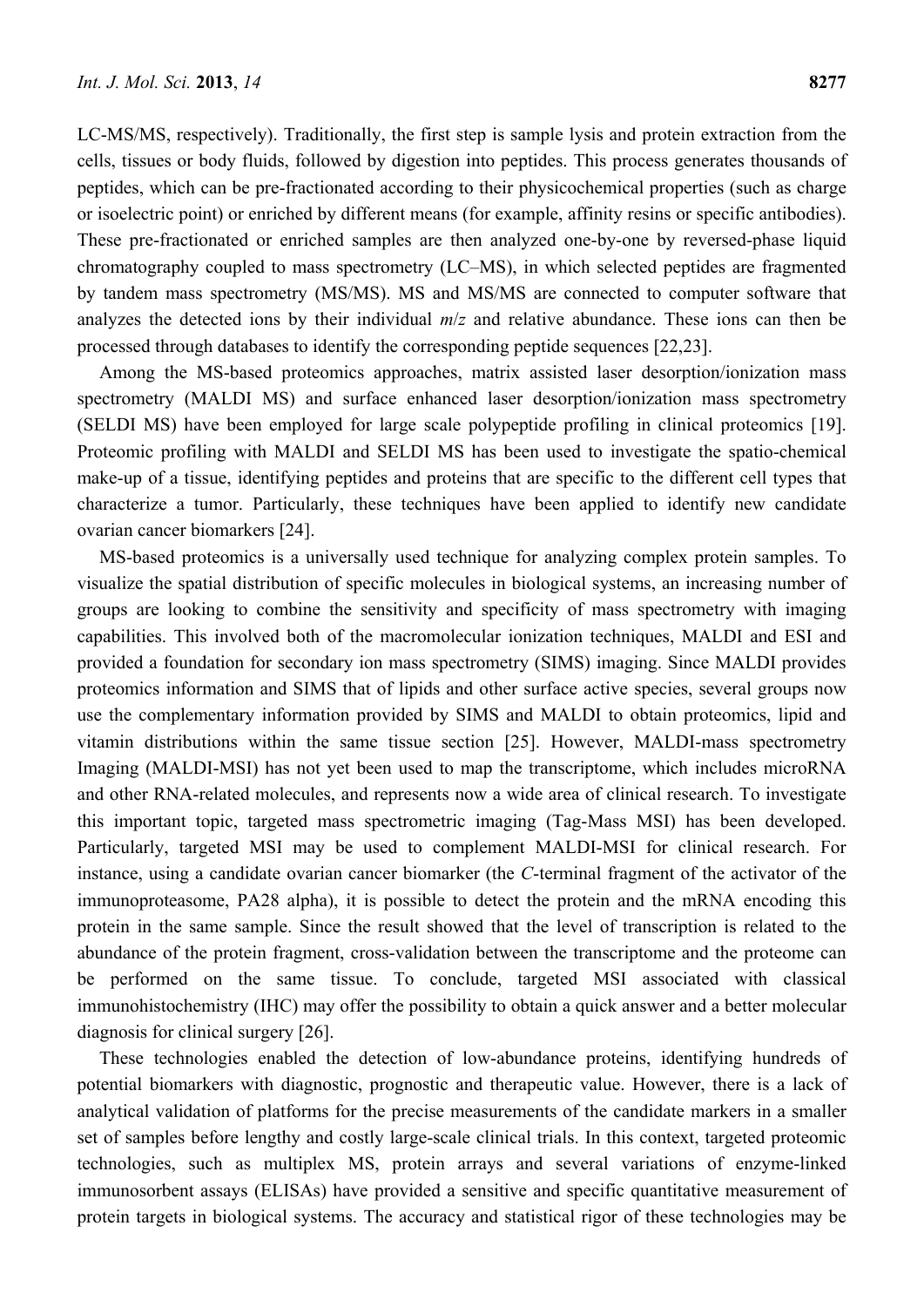used to investigate the molecular mechanism of cellular function through the analysis of protein networks and pathways and to confirm and triage hundreds of potential biomarkers prior to large-scale clinical trials. Stable isotope dilution (SID) multiple reaction monitoring MS (SID-MRMMS) has emerged as one of the powerful targeted proteomic tools in the past few years [27].

## *4.3. Protein Microarrays*

Malignant transformation of ovarian epithelial cells is due to genetic mutations that compromise regulation of proliferation, differentiation and apoptosis. Since a close connection exists between genetic alterations and tumorigenesis, research on gene level (including inherited gene mutations, epigenetic changes and gene expression) could provide important biological, diagnostic and prognostic information. DNA or RNA-based cancer biomarkers utilize microarrays, polymerase chain reaction (PCR), reverse transcriptase polymerase chain reaction (RT-PCR), DNA sequencing, fluorescent *in situ* hybridization (FISH), *etc.*, to detect the genetic alterations occurring in the cancerous state. In the last decade, microarray technology has allowed for the measurement of the expression of tens of thousands of genes in a given tissue sample and to compare gene expression between normal and malignant cells, identifying genes that are differentially regulated during cancer development [28].

Protein microarrays, similar to gene arrays, emerged as a promising technique to analyze the abundance of proteins and their alterations [19]. Protein microarrays are now being used to profile the proteome of cell populations using antigen-antibody interactions [29]. Protein microarray formats fall into two principal classes: forward phase arrays (FPA) and reverse phase arrays (RPAs). In forward-phase arrays (FPAs), antibodies are arrayed and probed with cell lysates, while in reverse-phase arrays (RPAs), cell lysates are arrayed and probed with antibodies [18,30]. Contrary to FPAs, RPAs do not require labelling of cellular protein lysates and constitute a useful platform for biomarker screening, pathophysiologic studies and therapeutic monitoring. Furthermore, the RPA has a unique ability to analyze signaling pathways using small numbers of cultured cells or cells isolated by laser capture microdissection (LCM) from human tissues procured during clinical trials [30]. The major limitation for RPAs is the specific antibodies that are required. In ovarian cancer, the RPA platform has been used to study disease progression and profile signaling pathways, identify therapeutic targets and suggest prognostic indicators.

## **5. Proteomics and Post-Translational Modifications**

Proteomic strategies are able to provide more detailed information about biological systems than the determination of the static genome or expression profiling based on mRNA. In contrast to the genome, the complexity of the proteome is increased by alternative splicing of mRNAs and a wide variety of post-translational events (such as glycosylation, phosphorylation and ubiquitination). For all these reasons, genomics and mRNA analysis do not correlate with protein content, while proteomics may study the presence of a specific protein and provide a measure of the quantity present.

Glycosylation is one of the most common post-translational modifications. The mechanism of glycosylation is involved in several biological processes, including cell communication, adhesion and signaling. Moreover, the association between aberrant glycosylation and disease development has promoted a number of research activities directed to provide reliable diagnostic or prognostic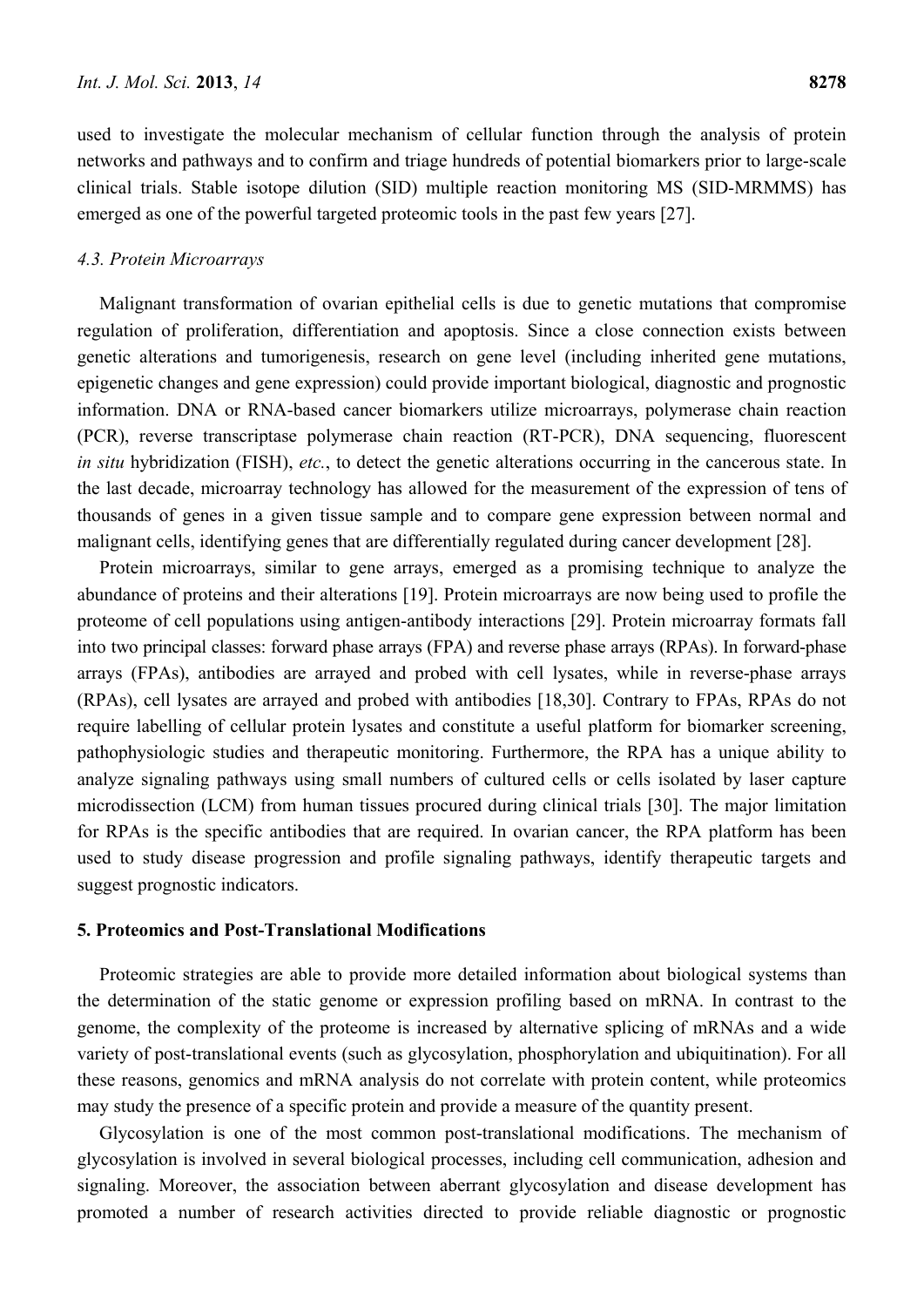information [31]. MS glycomics methods have been successfully employed to compare the glycomic profiles of different samples collected from healthy individuals and ovarian cancer patients [32]. Particularly, Abbott *et al.* studied the differences in the transcripts of a restricted set of glycosyltransferases involved in N-linked glycosylation in ovarian cancer tissues and normal ovarian tissues, identifying candidate biomarkers with cancer-specific glycosylation, such as periostin and thrombospondin [33]. More recently, Shetty *et al.* found that several proteins are aberrantly sialylated in N-linked glycopeptides in ovarian cancer tissue, and detection of glycopeptides with abnormal sialylation changes may be exploited as biomarkers for ovarian cancer [34]. Finally, Kuzmanov *et al.*  identified the sialome (*i.e.*, sialic acid included in glycoproteins) utilizing tandem mass spectrometry as a potential pool of novel biomarker candidates. In all of the samples analyzed, 579 glycosylation sites on 333 proteins were identified [35]. To conclude, the proteins identified through glycomics strategies could form the basis for future studies examining and quantifying their glycosylation status as biomarkers of ovarian cancer.

Reversible protein phosphorylation represents one of the most dynamic post-translational modifications. Rapid changes of protein phosphorylation largely influence signaling networks, playing a crucial role in the regulation of many cellular processes, including metabolism, differentiation, migration, proliferation and apoptosis. Phosphoproteomic strategies represent the optimal choice for studying phosphorylation-based signaling networks. The proteomics development in the area of MS has been improving with the breakthrough of quantitative MS through ICAT (isotope-coded affinity tag), iTRAQ (Isobaric tags for relative and absolute quantitation), isobaric peptide termini labeling (IPTL) and SILAC (stable isotope labeling by amino acids in cell culture). SILAC, the most extensively used method during the past years, represents an accurate and inexpensive procedure that can be used as a quantitative proteomic approach in any cell culture system [36]. Phosphoproteins co-exist with their unphosphorylated isoform within the cell and often are present in low quantity. Thus, to improve the identification of phosphoprotein, removing non-phosphorylated proteins from the sample and enriching for the phosphorylated isoforms is necessary before MS. This task is carried out by enriching techniques, such as immunoprecipitation, immobilized metal affinity chromatography (IMAC), metal-oxide affinity chromatography (MOAC), Phos-Tag chromatography, polymer-based metal ion affinity capture (PolyMAC), hydroxyapatite chromatography, enrichment by chemical modification and phosphopeptide precipitation [37]. Particularly, phosphoproteomics has played a significant role in investigating molecular mechanisms that govern oncogenesis. Phosphoproteomic strategies have been used to identify targets of kinase inhibitors, providing useful information to study their off-target effects therapeutic options [38].

#### **6. Proteomic Biomarkers for Ovarian Cancer**

One of the main goals of proteomics is the identification of biomarkers for diseases from tissues and body fluids. Current diagnostic tools have had very limited success in early detection of ovarian cancer. The search for an ovarian cancer screening modality with improved specificity and sensitivity has led to the examination of serum biomarker patterns using new "omic" technologies [39–41]. Several studies have analyzed the proteomic profiles of ovarian tumor tissue, cell lines, urine, ascites fluid and blood samples from ovarian cancer patients (Table 2) [42–46].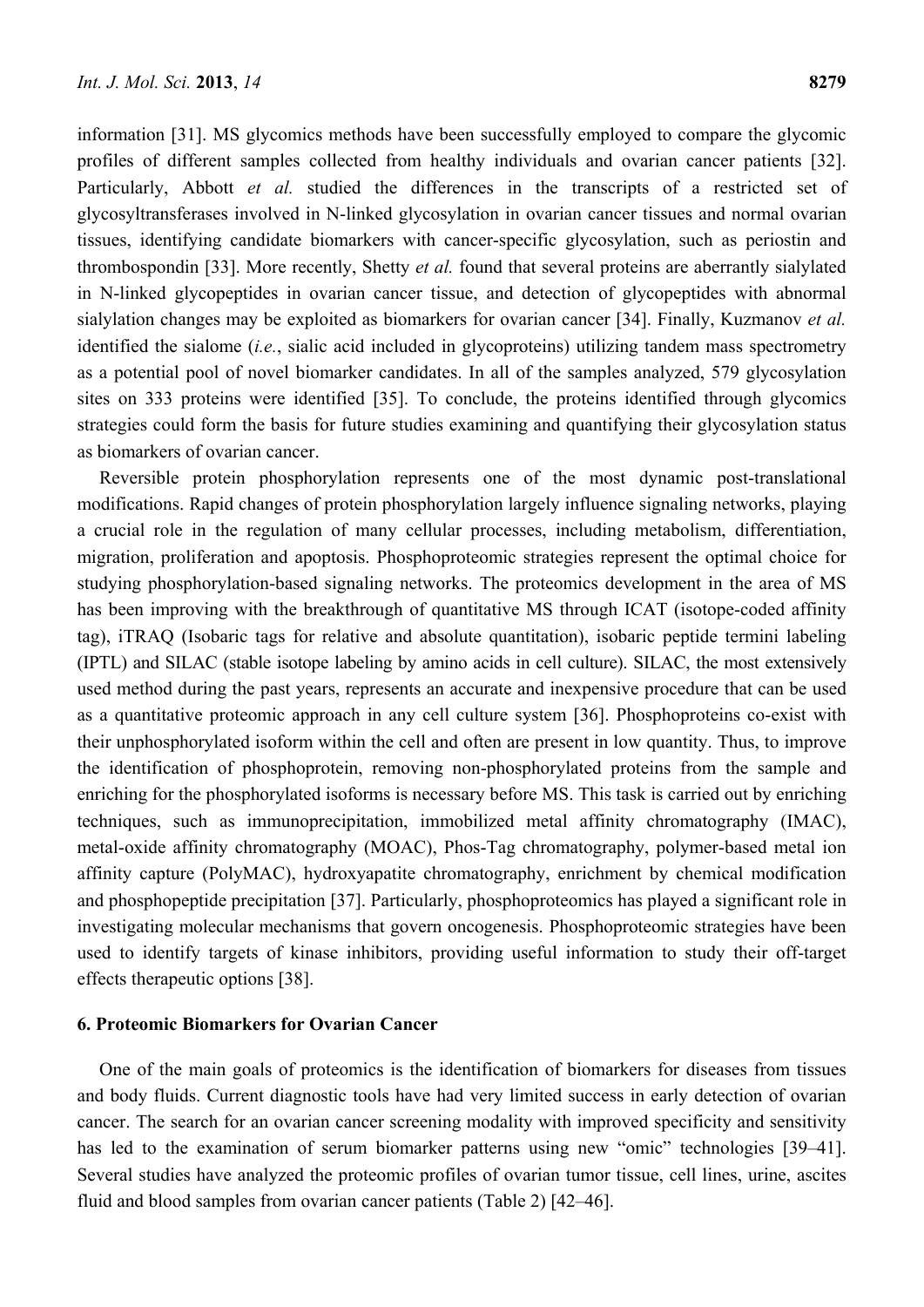| <b>Authors</b>             | <b>Identified biomarkers</b>                      | <b>Regulation in cancer</b> |  |
|----------------------------|---------------------------------------------------|-----------------------------|--|
| Cortesi et al. (2011) [42] | Annexin-5 (ANXA5)                                 |                             |  |
|                            | Phosphatidylethanolamine-binding protein 1 (PEBP) |                             |  |
|                            | Glutathione S-transferase A2 (GSTA2)              |                             |  |
|                            | Galectin-3 (LEG3)                                 |                             |  |
|                            | Protein S100-A8-calgranulin A (S100A8)            |                             |  |
|                            | Retinol binding protein (RET1)                    |                             |  |
| Petri et al. (2009) [43]   | Fibrinogen alpha fragment                         |                             |  |
|                            | Collagen alpha 1 (III) fragment                   |                             |  |
|                            | Fibrinogen beta NT fragment                       |                             |  |
| Li et al. (2009) [44]      | Pyridoxine II                                     |                             |  |
|                            | Pyridoxine-III                                    |                             |  |
|                            | Heat shock protein 27 (HSP27)                     |                             |  |
|                            | Heat shock protein 60 (HSP60)                     |                             |  |
|                            | Mitochondrial short-chain enoyl-CoA hydratase     |                             |  |
|                            | Prohibitin                                        |                             |  |
| Jackson et al. (2007) [45] | Vitamin E-binding plasma protein, Afamin          |                             |  |
| An et al. (2006) [46]      | Annexin-1 (ANXA1)                                 |                             |  |
|                            | NM23-H1                                           |                             |  |
|                            | Protein phosphatase-1                             |                             |  |
|                            | Ferritin light chain                              |                             |  |
|                            | Proteasome alpha-6                                |                             |  |
|                            | N-acetyl glucosamine kinase (NAGK)                |                             |  |

**Table 2.** Promising biomarkers discovered by proteomic technology for ovarian cancer diagnosis.

A recent comparative proteomic study investigated and defined protein expression patterns associated with advanced stage ovarian cancer, to identify a panel of diagnostic or prognostic markers. The study also investigated proteins secreted by the cancer cell into the interstitial fluid, as cancer growth and progression also depends on stromal factors present in the tumor microenvironment. Moreover, many biomarkers present in biopsied cancer tissues can also be found in blood serum, representing potential biomarkers of the disease. Proteomic profiling of differentially expressed proteins in cancer ovarian tissue, tumoral interstitial fluid (TIF) and ascitic fluid, compared with healthy tissue sample and normal interstitial fluid (NIF), allowed for the identification of protein spots consistently differentially expressed between normal and cancer samples (Figures 3 and 4).

Protein expression/identification was evaluated by 2DE (two-dimensional gel electrophoresis) and MS (mass spectrometry) analysis and were confirmed by immunohistochemistry. Six proteins showed differential expression in tumoral interstitial fluid and tumor tissue compared to normal interstitial fluid and healthy tissue. Protein different expression between tumoral and normal ovarian tissue is presented in Table 3.

Five were found to be downregulated and identified as galectin 3, glutathione *S*-transferase A-2, retinol binding protein 1, phosphatidylethanolamine-binding protein and annexin 5, while the calgranulin was significantly upregulated in all pathological samples, including the ascitic fluid. This is the first study to report an overexpression of calgranulin by 2DE associated with MS/MS analysis on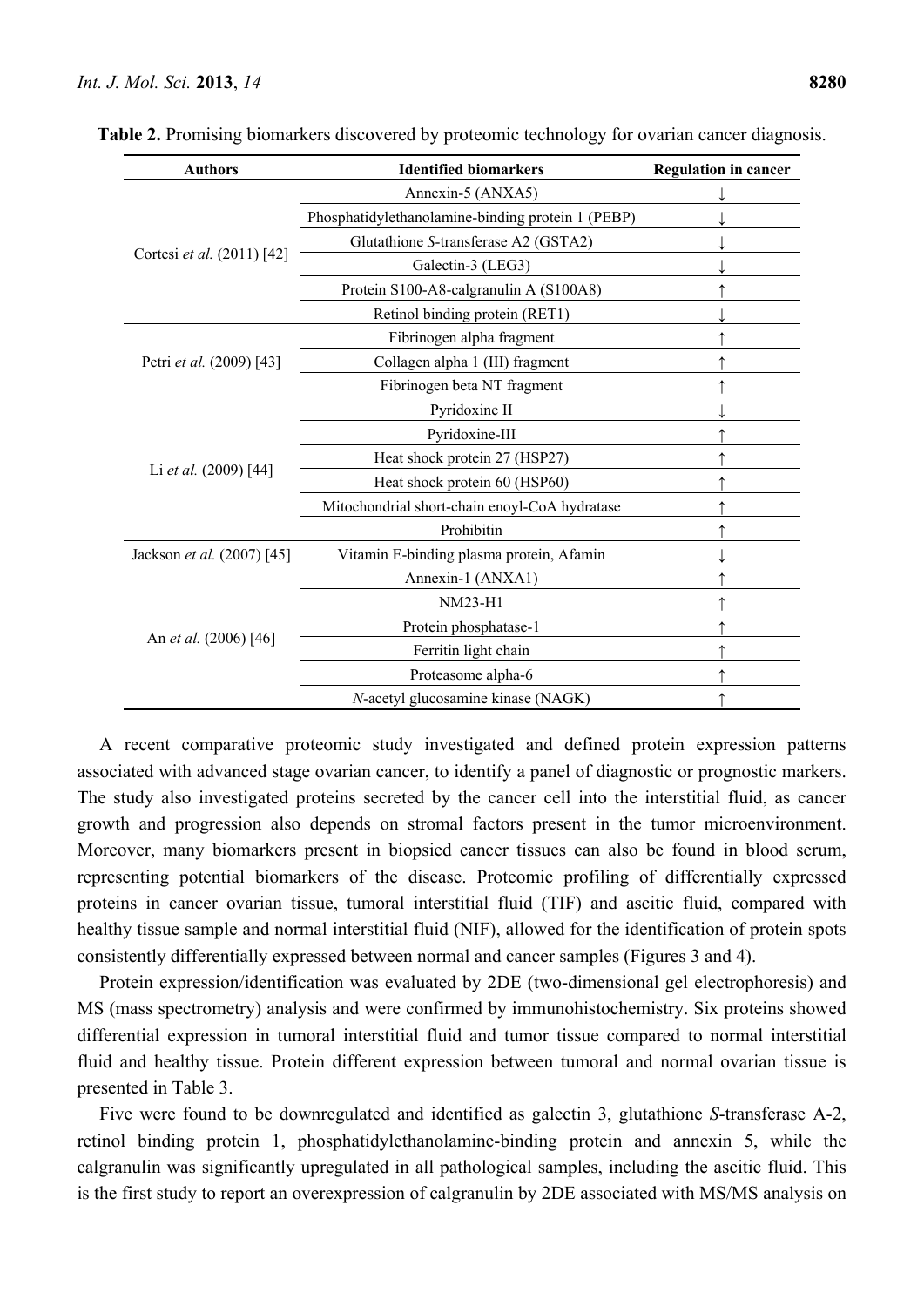surgical biopsy. As previously reported, the reduced expression of galectin 3 and retinol binding protein 1 in cystic fluid and serum of patients with early stage disease is confirmed in this study. The results highlight alterations in proteins that control cell-cycle progression and apoptosis, as well as factors that modulate the activity of signal transduction pathways [42].

**Figure 3.** Comparison between proteome of normal ovarian tissue and the corresponding tumor tissue. Representative gels derived from normal ovarian tissue (**A** and **B**) and ovarian cancer tissue (**C** and **D**) of a single patient. A total of seven differentially expressed protein spots in tumor tissue are annotated and identified by mass spectrometry (MS) analysis.



**Figure 4.** Comparison between proteins secreted by ovarian normal interstitial fluid (NIF) and by ovarian tumoral interstitial fluid (TIF). Two-dimensional gel electrophoresis (2DE) images of protein in NIF (panel **A**), obtained from healthy ovarian tissue biopsies and in TIF (panel **B**), obtained from ovarian cancer biopsies. Molecular weight (kDa) and isoelectric values (pI) are shown on the image. Arrows indicate proteins differentially expressed and identified by MS analysis.

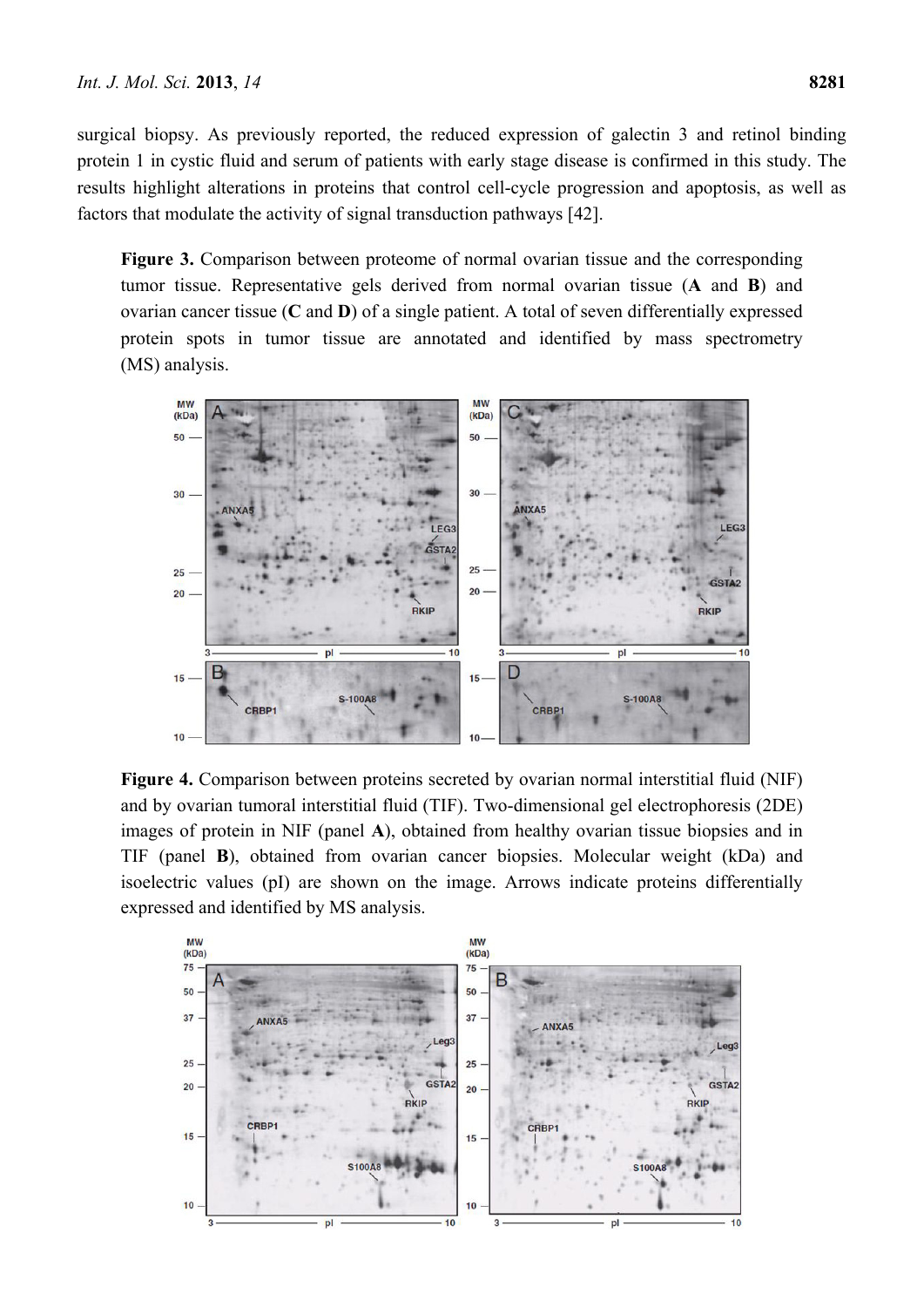| Protein                         | <b>FOLD CHANGE *</b>             | <i>p</i> -value | <b>FOLD CHANGE *</b> | <i>p</i> -value |
|---------------------------------|----------------------------------|-----------------|----------------------|-----------------|
|                                 | tumoral <i>vs.</i> normal tissue |                 | TIF vs. NIF          |                 |
| ANXA5                           | $-1.88 \pm 0.48$                 | $\leq 0.0001$   | $-5.605 \pm 3.29$    | < 0.01          |
| <b>PEBP</b>                     | $-4.21 \pm 2.90$                 | < 0.01          | $-2.82 \pm 0.69$     | < 0.0001        |
| GSTA <sub>2</sub>               | $-4.67 \pm 1.88$                 | $\leq 0.0001$   | $-27.39 \pm 21.24$   | < 0.01          |
| LEG3                            | $-2.19 \pm 0.69$                 | $\leq 0.0001$   | $-5.10 \pm 4.42$     | < 0.05          |
| S <sub>100</sub> A <sub>8</sub> | $3.67 \pm 1.50$                  | < 0.01          | $3.58 \pm 1.11$      | < 0.0001        |
| RET <sub>1</sub>                | $-6.33 \pm 3.30$                 | < 0.001         | $-5.01 \pm 4.28$     | < 0.05          |

**Table 3.** Modification in protein expression in tissue and interstitial fluid.

**\*** The fold change indicates the direction and the magnitude of the change in expression level. Data are expressed as the mean  $\pm$  standard deviation.

Petri *et al*. [43] examined whether urine could be used to measure specific ovarian cancer proteomic profiles and whether one peak alone or in combination with other peaks or CA125 had the sensitivity and specificity to discriminate between ovarian cancer pelvic mass and benign pelvic mass. Twenty-one significantly different peaks ( $p < 0.001$ ) were visualized, and the three most significant peaks were identified as the fibrinogen alpha fragment, collagen alpha 1 (III) fragment and fibrinogen beta NT fragment. These results supported the feasibility of using urine as a diagnostic tool and suggested the enhanced prediction performance of combined marker analysis.

Li *et al.* [44] performed a comparative proteomic study of normal ovarian epithelial and ovarian epithelial serous cystadenocarcinoma tissue and identified six proteins significantly differentially expressed. Particularly, Prx-II expression was found linearly decreased from normal ovarian tissue, benign ovarian lesions and to ovarian malignancies. No statistically difference between carcinomas groups in different clinical stage, differentiation status and histological type was seen, suggesting that the decrease level of prx-II is a common marker for ovarian malignancies. This represented the first report on the altered expression of prx-II in ovarian cancer.

Jackson *et al.* [45] identified the vitamin E-binding plasma protein, Afamin, as a potential novel tumor marker, using proteomic-based approaches. This protein, found decreased in patients with ovarian cancer, was then analyzed in a large case-control study to evaluate the diagnostic utility. The study indicated that Afamin alone is not sufficiently suitable as a diagnostic marker, but can increase the Ca 125 sensitivity a little [47]. Recently, the prognostic value of Afamin, alone and in combination with Ca 125 has been evaluated in serum samples of patients with first diagnosis of primary ovarian cancer. Afamin, measured before surgery and after platinum-based chemotherapy, showed no correlation with any considered parameters, such as FIGO stage, residual post-operative tumor, platinum sensitivity, histological subtype, grade and age [48].

An *et al.* [46] identified that different histologic subtypes of ovarian malignant epithelial tumors showed distinctively different protein expression profiles. The potential candidate biomarkers screened in ovarian tumors found to be significantly upregulated in comparison to normal tissues were: protein phosphatase-1, ferritin light chain, proteasome R-6 and NAGK (*N*-acetylglucosamine kinase).

In 2008, the FDA approved human epididymis protein 4 (HE4) to monitor recurrence or progression of epithelial ovarian cancer. Moreover, reliable clinical evidence demonstrates that HE4, alone or in combination with CA125, improves the accuracy of screening [49]. HE4 is a secreted glycoprotein overexpressed by serous and endometrioid ovarian cancers and expressed by 32% of ovarian cancers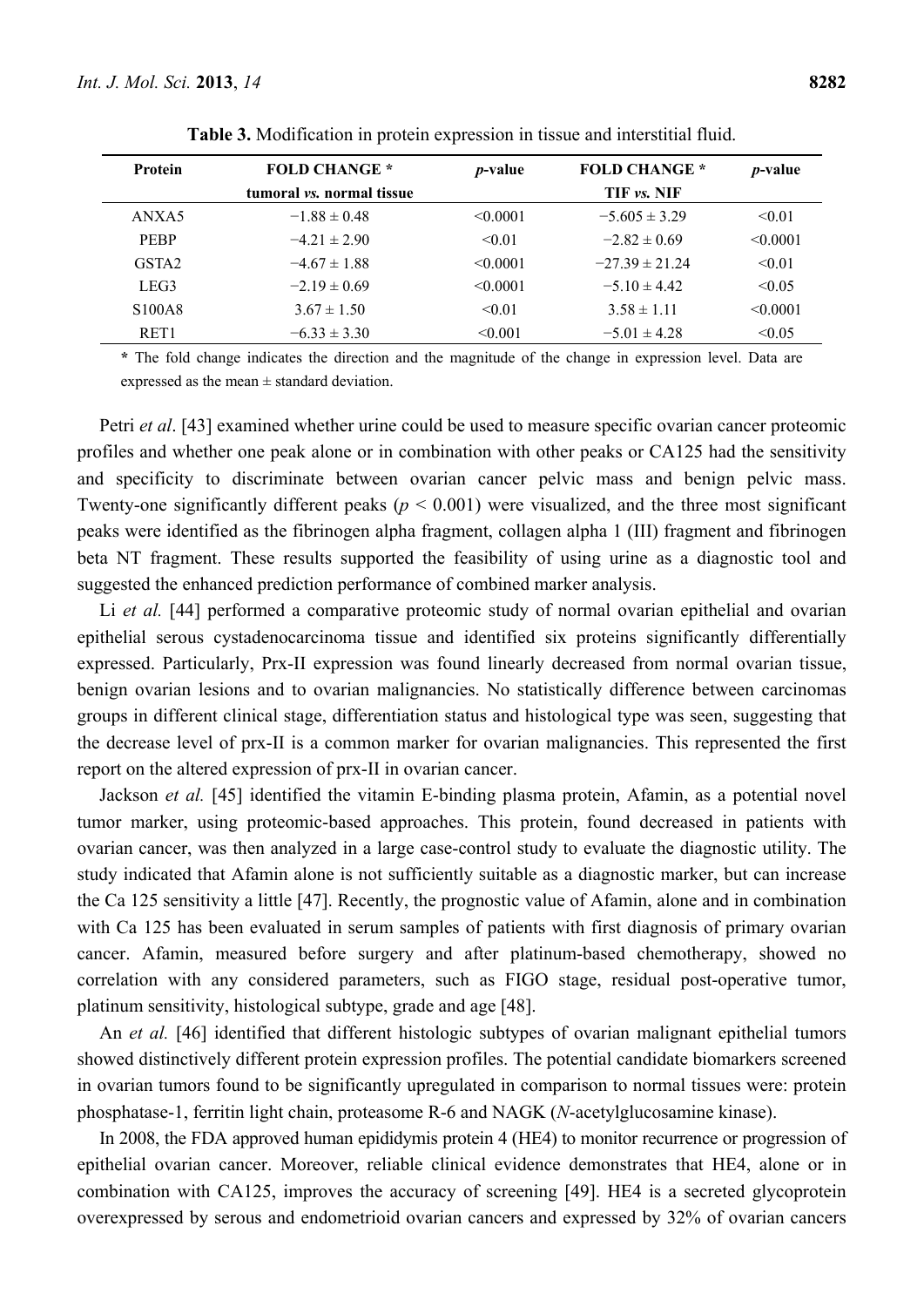with non-elevated CA125 [50]. The analysis of this protein represents a valuable tool for ovarian cancer diagnosis, but, when combined with CA125, the marker acquires a higher sensitivity, providing a more accurate predictor of ovarian cancer than alone [51]. Notably, Moore *et al.* published a series of papers that used a combination of CA125, HE4 and menopausal status to predict the presence of a malignant ovarian tumor and developed the Risk of Ovarian Malignancy Algorithm (ROMA), a simple biomarker-based algorithm, which requires ultrasound [52,53].

Since ovarian cancer represents a complex and heterogeneous disorder, it is unlikely that a single biomarker could be able to discriminate between healthy women and patients with ovarian cancer. The use of a combination of biomarker candidates could provide higher specificity and sensitivity for early detection of ovarian cancer [54,55]. On this basis, several novel multiplex assays that use combinations of different biomarkers have been developed. The combination of leptin, prolactin, osteopontin, insulin-like growth factor II, macrophage inhibitory factor and CA 125 yielded 95.3% of sensitivity and 99.4% of specificity, providing a potential useful alternative to screening with CA 125 alone for the diagnosis of ovarian cancer [56]. Different combinations of HE4, mesothelin, CEA, VCAM-1, B7-H4 and YKL-40 in association with CA 125 are under study for early detection. Other promising biomarkers include KLK6/7, GSTT1, prostasin (PRSS8), FOLR1 and ALDH1 [57]. Moreover, a combination of human cationic antimicrobial protein-18 (hCAP-18), Lactoferrin and CD163 has been analyzed in normal healthy women and ovarian cancer patients, finding a multivariate index assay with significantly increased diagnostic efficiency. The biomarker panel is worthy of further investigation in a larger phase 2 trial [58]. However, several questions about the current paradigm for biomarker development still remain open. If markers discovered in diagnostic samples are differentially expressed only when the tumor becomes large, it is possible that such markers may have little value for early detection. In this regard, Moore *et al.* evaluated several biomarkers alone and in combination with CA 125 in prediagnostically collected sera from women in the Prostate, Lung, Colorectal and Ovarian Cancer Screening trial. In contrast to the prior findings on post-diagnostically collected samples, the addition of these biomarkers to CA125 did not improve sensitivity for preclinical diagnosis [59]. In addition to this study, five other panels were evaluated, none of which improved upon results with CA125 alone. Zhang *et al.* created a large scale database of 1129 proteins, combining information from ovarian cancer tissues and normal tissues, to enable tumor marker discovery [60]. In 2007, Polanski and Anderson found that out of the 1261 proteins believed to be differentially expressed in human cancer, only nine have been approved as "tumor associated antigens" by the Food and Drug Administration (FDA) [61]. Despite the wide abundance of reported candidate-biomarkers in the literature, only a few proteins are then verified and validated for clinical use. The reasons of this lack of correspondence between laboratory data and clinical setting lies in the inability of current technologies to significantly verify the presence of the promising biomarkers in patient samples and the failure to identify proteins with high specificity for a particular disease.

In 2009, the FDA cleared the OVA1 test to assess preoperatively the risk of ovarian cancer among women with known pelvic masses. The test represents a useful tool to assist physicians in determining which patient would benefit from referral to a specialist surgeon, who would be able to perform debulking and staging surgeries that form the basis of optimal care for ovarian cancer. The OVA1 test is an *in Vitro* Diagnostic Multivariate Index Assay (IVDMIA) of the following five proteomic biomarkers: CA125, transthyretin (prealbumin), apolipoprotein A1, beta 2 microglobulin and transferrin. These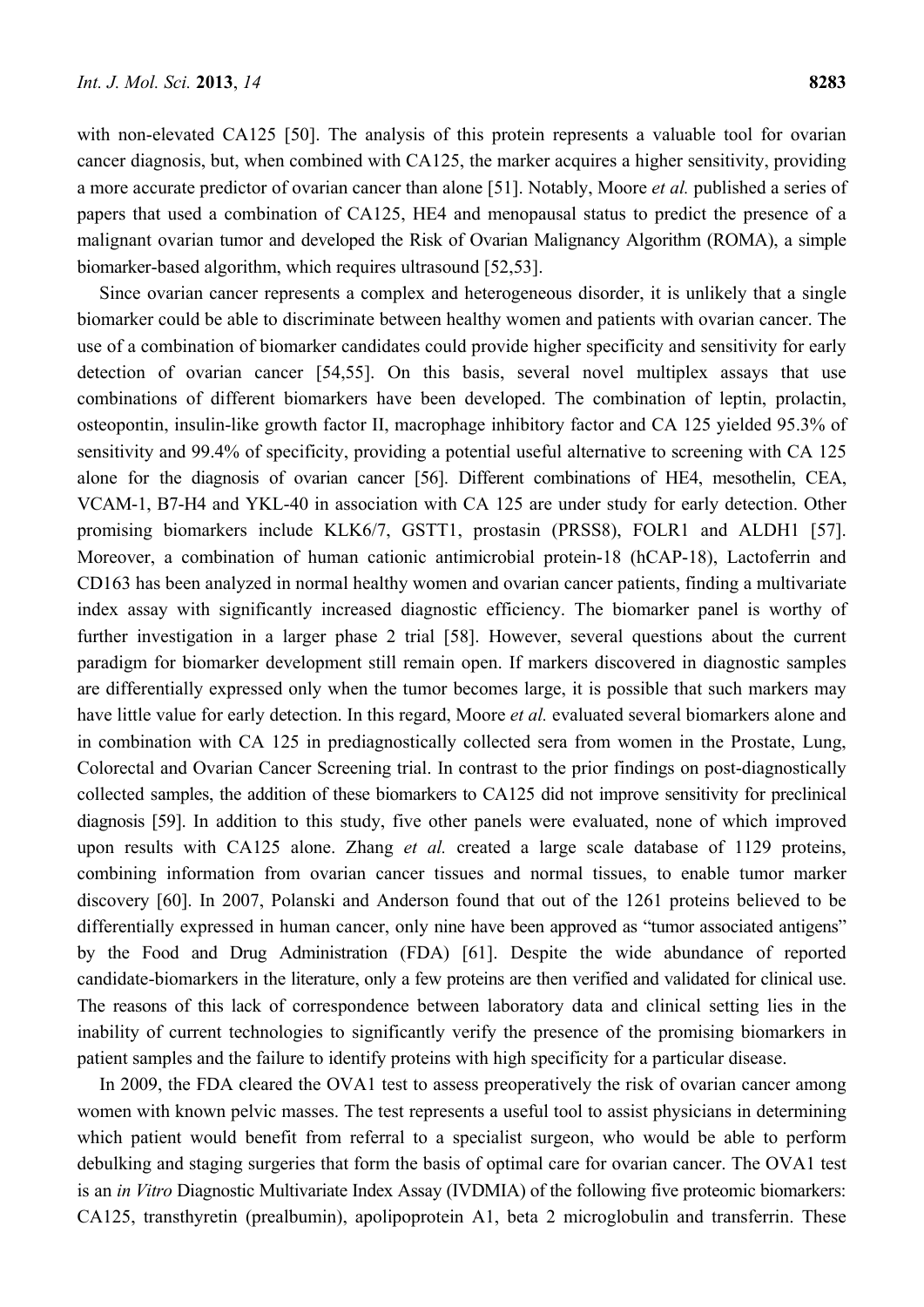biomarkers, other than CA125, were part of seven biomarkers measured by SELDI MS analysis in serum specimens from multiple centers [62,63]. Unfortunately, the reproducibility of the SELDI assay was not adequate for the routine clinical use; thus, only four proteomic biomarkers measured by immunoassay in addition to CA 125 were selected for the validation of the immunoassay-based OVA1 test. Proteomic profiling by mass spectrometry may not be adequate as diagnostic tool, but the profiles that differentiate tumoral tissue from normal tissue may help to identify the proteins candidate as potential biomarkers [64,65].

To conclude, critical assessment of the results has shown significant shortcomings and uncertainties in regard to the reproducibility of the findings and identity of the proteins behind the pattern peaks; thus, the validation of the newly discovered biomarkers still remains the most challenging aspect of clinical proteomics, whereas utilizing pre-diagnostic samples for discovery may be helpful in developing validated early detection panels [66].

## **7. Proteomic Profiling for Targeted Therapies**

Proteomic technologies may help to analyze protein signaling pathways to define the preferred targets of patient-tailored molecular therapy. Assessing quantity and functionality of proteins, taking into account the genetic, epigenetic and proteomic features of ovarian cancer cells, may guide treatment decisions. Target therapies may be effective for the subset of patient who harbor tumors with specific protein network defects; thus, the proteomic approach may help to select patients who truly benefit from select molecular therapy.

Posadas *et al.* examined epidermal growth factor receptor (EGFR) and downstream pathways in a phase II clinical trial of gefitinib in ovarian cancer. Notably, the author observed a lack of association between biochemical and clinical effects, since a decrease in the quantity of both total and phosphorylated EGFR in tumor tissue with the administration of gefitinib was not associated with a clinical benefit [67]. Even c-KIT and the platelet-derived growth factor receptor (PDGFR) have been studied as potential molecular target in ovarian cancer [68], and several other trials with proteomic endpoints are still ongoing [4].

Maloney *et al.* found protein expression changes in ovarian cancer cells in response to HSP90 inhibitor 17AAG [69]. The histone deacetylase inhibitor, thiol-specific antioxidant (TSA), was shown to increase acetylation by 30% above control levels. Of note, when 17AAG was added together with TSA to ovarian cancer cells, a significant decrease in acetylation was observed compared with both the untreated control and TSA alone-treated cells. Combination studies of TSA with 17AAG gave a combination index of  $2.92 \pm 0.64$  (SD,  $n = 3$ ). These results showed that acetylation levels are altered following HSP90 inhibition, suggesting that effects on protein acetylation may potentially play a role in the mechanism of action of HSP90 inhibitors. They also suggested that care should be taken in combining histone deacetylase and HSP90 inhibitors to decrease cell proliferation.

Genetic aberrations in *BRCA 1/2* genes are the best validated genetic molecular target in ovarian cancer. The poly (ADP-ribose) polymerase (PARP) inhibitors represent a considerable promise for the treatment of cancers in *BRCA 1/2* mutation carriers. This therapeutic approach exploits a synthetic lethal strategy to target the specific DNA repair pathway in these tumors [70]. Particularly, in recent clinical trials, *BRCA* mutations carriers showed favorable responses to the PARP inhibitor olaparib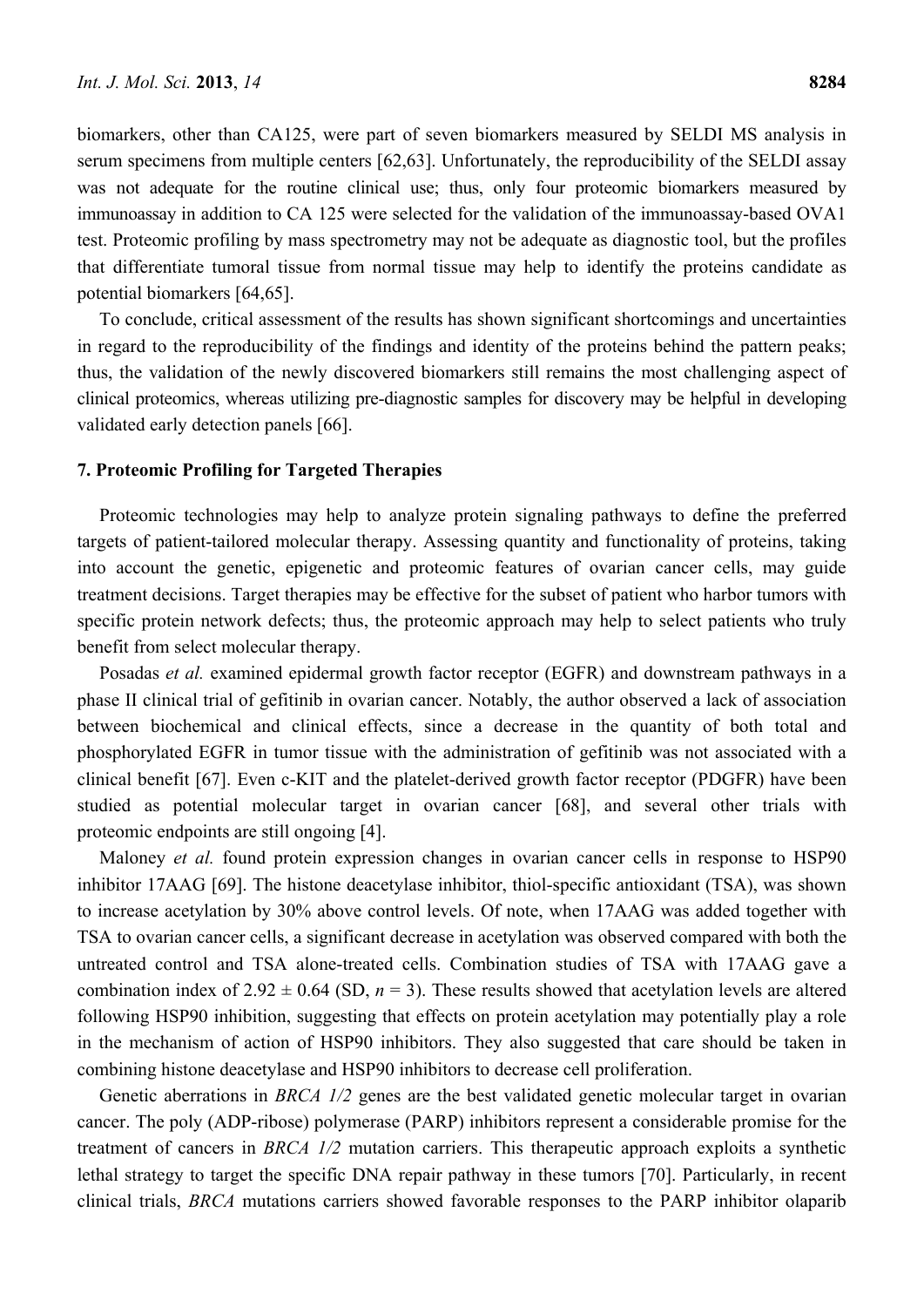compared with patients without *BRCA* mutations [71]. Interestingly, Stefansson *et al.* showed that the development of a subset of sporadic tumors is similar in genomic alterations to that of *BRCA1/2*-related tumors. The importance of these observations lies in the potential benefit from targeted therapy, through the use of PARP inhibitors, for a much larger group of patients than the *BRCA1/2* germline mutation carriers [72].

However, despite the good premises, this wealth of information has yielded little in changing the clinical care from a treatment perspective [4].

## **8. Conclusions**

Ovarian cancer represents one of the four main gynecological tumors with an increasing incidence and the poorest survival of all gynecological cancer sites. In the last few decades, new approaches at the molecular and cellular level have given useful insights to improve early detection and to personalize treatment strategies. Ovarian cancer represents a heterogeneous disorder with different epidemiology, precursor lesions, gene expression profiles, biomarkers, therapy responses and prognosis, according to each distinct histotype. In order to identify a gene-proteomic signature that may bring to the definition of specific profiles, gene and protein expression analyses have been widely introduced. Particularly, the development and implementation of advanced investigation technologies lead to a substantial change of research objectives toward a genetic and proteomic setting.

Proteomic techniques characterize all proteins in a biological system. One of the main goals of proteomics is the identification of biomarkers for diseases from tissues and body fluids. The advancing techniques for proteomics have shown promise in a variety of studies identifying several potential candidate biomarkers and prognostic indicators of outcome and response to therapy, but few have turned out to be useful in the clinical setting. The use of a combination of biomarkers may improve specificity and sensitivity for early detection of ovarian cancer. Thus, in the last few years, several multiplex assays integrating different candidate biomarkers, sometimes associated with radiological and clinical features, have been developed (such as ROMA). However, a number of questions about the current paradigm for biomarker development in the diagnostic setting still remain open, and in future research, utilizing pre-diagnostic samples for discovery may be necessary to develop validated early detection panels. Despite the wide abundance of candidate-biomarkers, only a few proteins have been validated for clinical use by the FDA. Among these, HE4 has been approved to monitor recurrence or progression of epithelial ovarian cancer, and the OVA-1 test has been cleared to assess preoperatively the risk of ovarian cancer among women with known pelvic masses. At present, the development of an effective strategy for early detection of ovarian cancer is still a work in progress. On the other hand, proteomics have given useful insight into the perturbations of signaling pathways within tumor cells, allowing for the discovery of new drug targets and helping to select patients who truly benefit from select molecular therapy. However, this wealth of information has yielded little in changing clinical care from a treatment perspective.

In conclusion, parallel to the increasing optimism for proteomic expression profiling, an increasing need for accurate and rigorous research is required to answer clinically relevant questions, since, to date, integrating the biochemical information into clinical management still remains an unresolved challenge.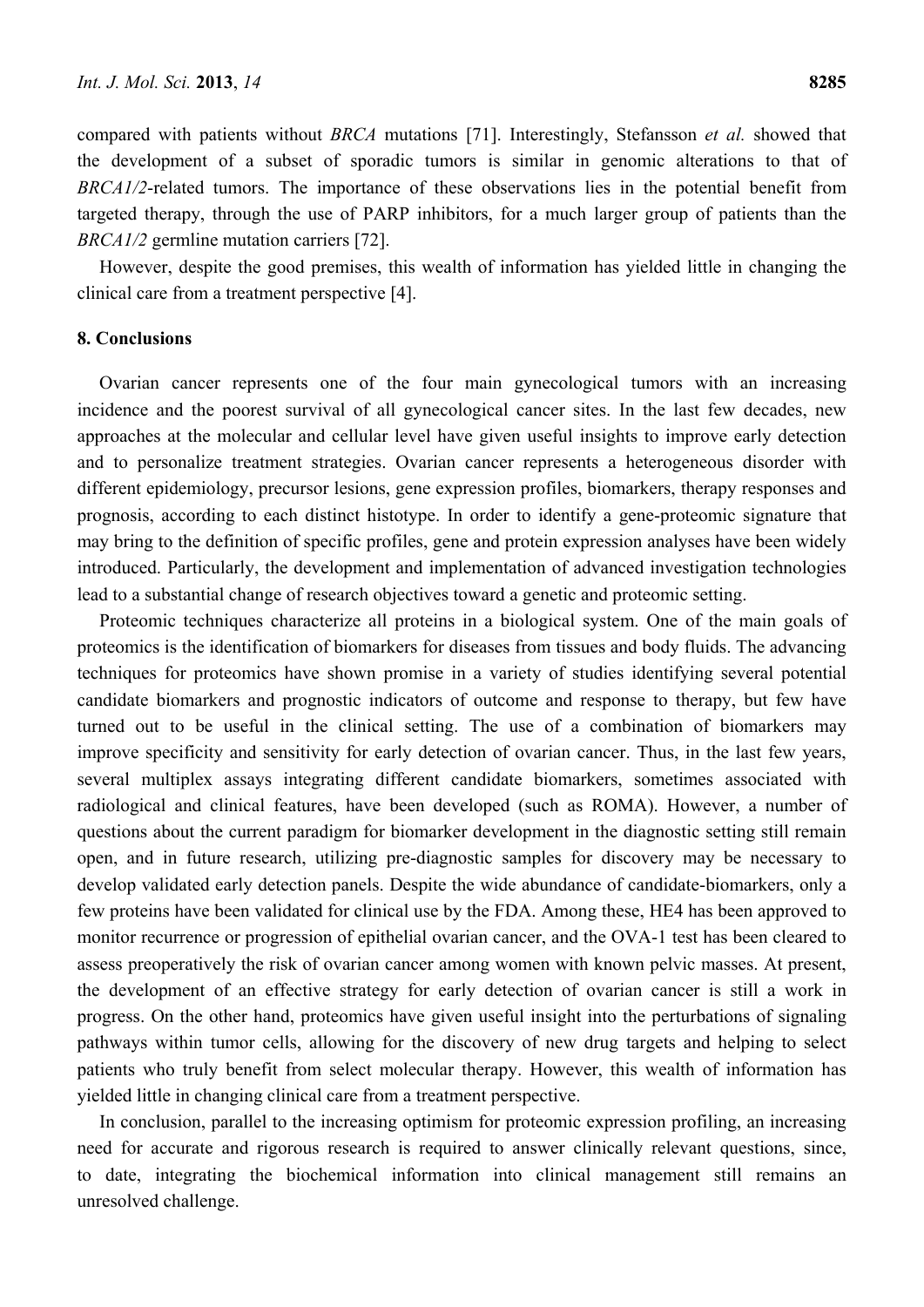## **Acknowledgments**

This authors thank the Italian Minister of University and Research, (PRIN 2008RFCMH), the "Angela Serra" Association for Cancer Research (Modena, Italy) and the "Fondazione Cassa di Risparmio" of Modena, Italy for financial support.

## **Conflict of Interest**

The authors declare no conflict of interest.

## **References**

- 1. Ferlay, J.; Shin, H.R.; Bray, F.; Forman, D.; Mathers, C.; Parkin, D.M. Estimates of worldwide burden of cancer in 2008: GLOBOCAN 2008. *Int. J. Cancer* **2010**, *127*, 2893–2917.
- 2. Siegel, R.; DeSantis, C.; Virgo, K.; Stein, K.; Mariotto, A.; Smith, T.; Cooper, D.; Gansler, T.; Lerro, C.; Fedewa, S.; *et al.* Cancer treatment and survivorship statistics, 2012. *CA Cancer J. Clin.* **2012**, *62*, 10–29.
- 3. Lee, J.M.; Kohn, E.C. Proteomics as a guiding tool for more effective personalized therapy. *Ann. Oncol.* **2010**, *21*, vii205–vii210.
- 4. Hays, J.L.; Kim, G.; Giuroiu, I.; Kohn, E.C. Proteomics and ovarian cancer: Integrating proteomics information into clinical care. *J. Proteomics* **2010**, *73*, 1864–1872.
- 5. Bast, R.C., Jr.; Hennessy, B.; Mills, G.B. The biology of ovarian cancer: New opportunities for translation. *Nat. Rev. Cancer* **2009**, *9*, 415–428.
- 6. Marquez, R.T.; Baggerly, K.A.; Patterson, A.P.; Liu, J.; Broaddus, R.; Frumovitz, M.; Atkinson, E.N.; Smith, D.I.; Hartmann, L.; Fishman, D.; *et al.* Patterns of gene expression in different histotypes of epithelial ovarian cancer correlate with those in normal fallopian tube, endometrium, and colon. *Clin. Cancer Res.* **2005**, *11*, 6116–6126.
- 7. Cheng, W.; Liu, J.; Yoshida, H.; Rosen, D.; Naora, H. Lineage infidelity of epithelial ovarian cancers is controlled by HOX genes that specify regional identity in the reproductive tract. *Nat. Med.* **2005**, *11*, 531–537.
- 8. Kurman, R.J.; Shih, I.M. Molecular pathogenesis and extraovarian origin of epithelial ovarian cancer—shifting the paradigm. *Hum. Pathol.* **2011**, *42*, 918–931.
- 9. Liliac, L.; Amalinei, C.; Balan, R.; Grigoras, A.; Caruntu, I.D. Ovarian cancer: Insights into genetics and pathogeny. *Histol. Histopathol.* **2012**, *27*, 707–719.
- 10. Kurman, R.J.; Shih, I.M. Pathogenesis of ovarian cancer: Lessons from morphology and molecular biology and their clinical implications. *Int. J. Gynecol. Pathol.* **2008**, *27*, 151–160.
- 11. Havrilesky, L.; Darcy, K.M.; Hamdan, H.; Priore, R.L.; Leon, J.; Bell, J.; Berchuck, A. Gynecologic Oncology Group Study. Prognostic significance of p53 mutation and p53 overexpression in advanced epithelial ovarian cancer: A Gynecologic Oncology Group Study. *J. Clin. Oncol.* **2003**, *21*, 3814–3825.
- 12. Longuespée, R.; Boyon, C.; Desmons, A.; Vinatier, D.; Leblanc, E.; Farré, I.; Wisztorski, M.; Ly, K.; D'Anjou, F.; Day, R.; *et al.* Ovarian cancer molecular pathology. *Cancer Metastasis Rev.* **2012**, *31*, 713–732.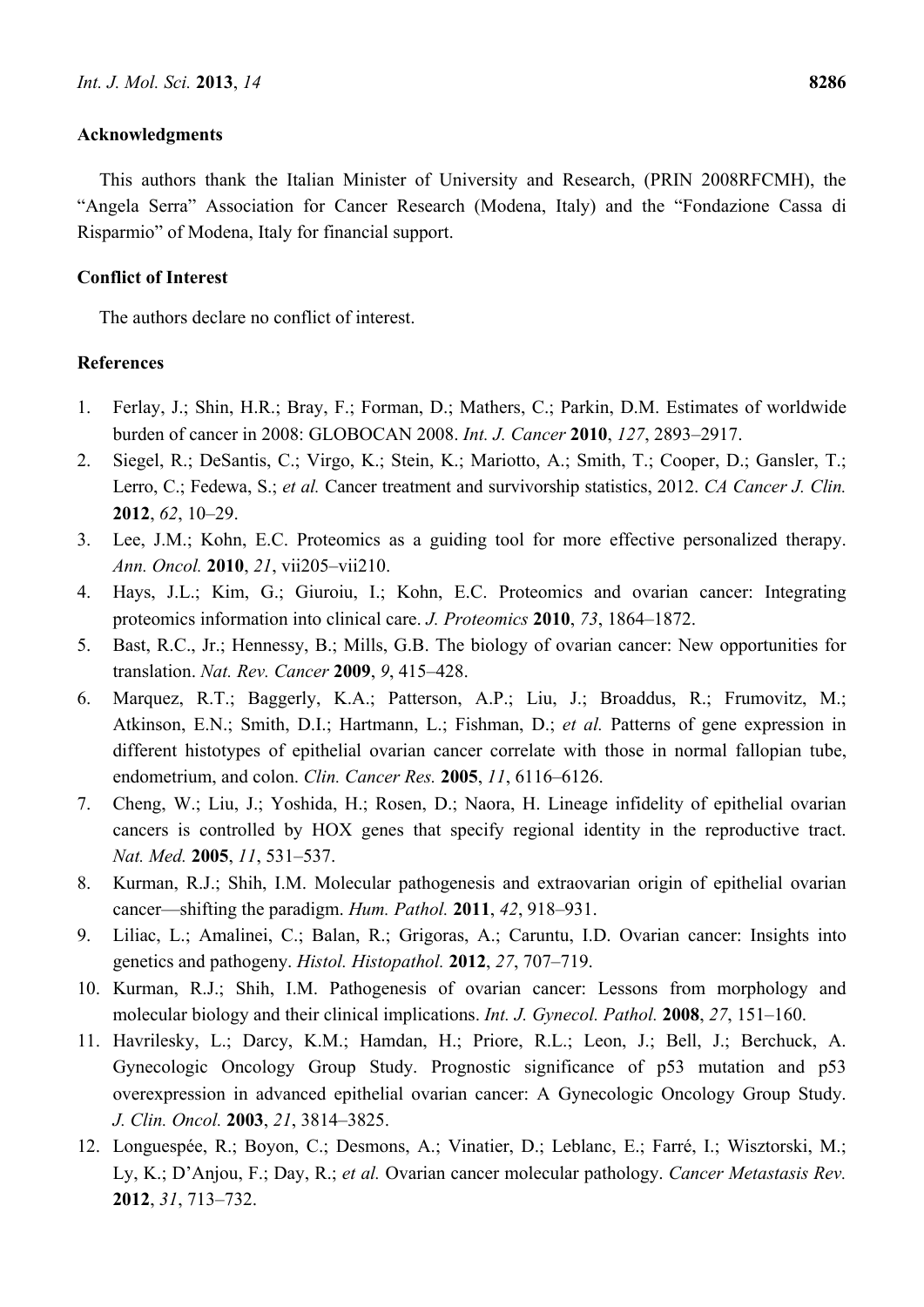- 13. Watson, P.; Bützow, R.; Lynch, H.T.; Mecklin, J.P.; Järvinen, H.J.; Vasen, H.F.; Madlensky, L.; Fidalgo, P.; Bernstein, I. International Collaborative Group on HNPCC. The clinical features of ovarian cancer in hereditary nonpolyposis colorectal cancer. *Gynecol. Oncol.* **2001**, *82*, 223–228.
- 14. Walsh, T.; Casadei, S.; Coats, K.H.; Swisher, E.; Stray, S.M.; Higgins, J.; Roach, K.C.; Mandell, J.; Lee, M.K.; Ciernikova, S.; *et al.* Spectrum of mutations in BRCA1, BRCA2, CHEK2, and TP53 in families at high risk of breast cancer. *JAMA* **2006**, *295*, 1379–1388.
- 15. Casadei, S.; Norquist, B.M.; Walsh, T.; Stray, S.; Mandell, J.B.; Lee, M.K.; Stamatoyannopoulos, J.A.; King, M.C. Contribution of inherited mutations in the BRCA2-interacting protein PALB2 to familial breast cancer. *Cancer Res.* **2011**, *71*, 2222–2229.
- 16. Engel, N.J.; Gordon, P.; Thull, D.L.; Dudley, B.; Herstine, J.; Jankowitz, R.C.; Zorn, K.K. A multidisciplinary clinic for individualizing management of patients at increased risk for breast and gynecologic cancer. *Fam. Cancer* **2012**, *11*, 419–427.
- 17. Rubin, S.C.; Blackwood, M.A.; Bandera, C.; Behbakht, K.; Benjamin, I.; Rebbeck, T.R.; Boyd, J. BRCA1, BRCA2, and hereditary nonpolyposis colorectal cancer gene mutations in an unselected ovarian cancer population: Relationship to family history and implications for genetic testing. *Am. J. Obstet. Gynecol.* **1998**, *178*, 670–677.
- 18. Kolch, W.; Mischak, H.; Pitt, A.R. The molecular make-up of a tumour: Proteomics in cancer research. *Clin. Sci. (Lond.)* **2005**, *108*, 369–383.
- 19. Zhang, B.; Barekati, Z.; Kohler, C.; Radpour, R.; Asadollahi, R.; Holzgreve, W.; Zhong, X.Y. Proteomics and biomarkers for ovarian cancer diagnosis. *Ann. Clin. Lab. Sci.* **2010**, *40*, 218–225.
- 20. Rogowska-Wrzesinska, A.; Le Bihan, M.C.; Thaysen-Andersen, M.; Roepstorff, P.J. 2D gels still have a niche in proteomics. *J. Proteomics* **2013**, in press.
- 21. Hood, B.L.; Malehorn, D.E.; Conrads, T.P.; Bigbee, W.L. Serum proteomics using mass spectrometry. *Methods Mol. Biol.* **2009**, *520*, 107–128.
- 22. Altelaar, A.F.; Munoz, J.; Heck, A.J. Next-generation proteomics: towards an integrative view of proteome dynamics. *Nat. Rev. Genet.* **2013**, *14*, 35–48.
- 23. Mallick, P.; Kuster, B. Proteomics: A pragmatic perspective. *Nat. Biotechnol.* **2010**, *28*, 695–709.
- 24. Tessitore, A.; Gaggiano, A.; Cicciarelli, G.; Verzella, D.; Capece, D.; Fischietti, M.; Zazzeroni, F.; Alesse, E. Serum biomarkers identification by mass spectrometry in high-mortality tumors. *Int. J. Proteomics* **2013**, *2013*, 125858.
- 25. McDonnell, L.A.; Heeren, R.M. Imaging mass spectrometry. *Mass Spectrom. Rev.* **2007**, *26*, 606–643.
- 26. Gagnon, H.; Franck, J.; Wisztorski, M.; Day, R.; Fournier, I.; Salzet, M. Targeted mass spectrometry imaging: Specific targeting mass spectrometry imaging technologies from history to perspective. *Prog. Histochem. Cytochem.* **2012**, *47*, 133–174.
- 27. Boja, E.S.; Rodriguez, H. Mass spectrometry-based targeted quantitative proteomics: Achieving sensitive and reproducible detection of proteins. *Proteomics* **2012**, *12*, 1093–1110.
- 28. Zhang, B.; Cai, F.F.; Zhong, X.Y. An overview of biomarkers for the ovarian cancer diagnosis. *Eur. J. Obstet. Gynecol. Reprod. Biol.* **2011**, *158*, 119–123.
- 29. Ardekani, A.M.; Akhondi, M.M.; Sadeghi, M.R. Application of genomic and proteomic technologies to early detection of cancer. *Arch. Iran. Med.* **2008**, *11*, 427–434.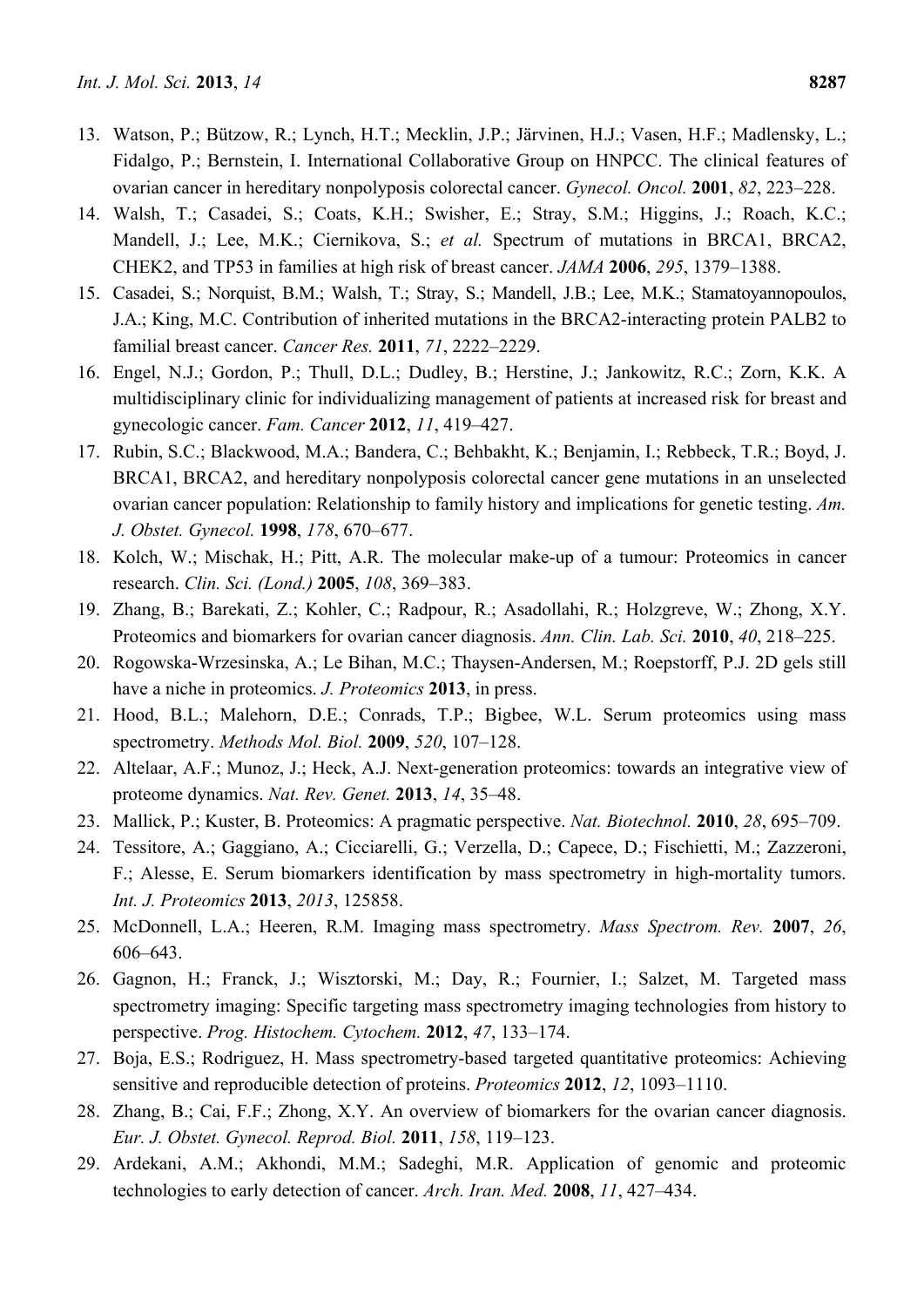- 30. Sheehan, K.M.; Calvert, V.S.; Kay, E.W.; Lu, Y.; Fishman, D.; Espina, V.; Aquino, J.; Speer, R.; Araujo, R.; Mills, G.B.; *et al*. Use of reverse phase protein microarrays and reference standard development for molecular network analysis of metastatic ovarian carcinoma. *Mol. Cell Proteomics* **2005**, *4*, 346–355.
- 31. Mechref, Y.; Hu, Y.; Garcia, A.; Hussein, A. Identifying cancer biomarkers by mass spectrometry-based glycomics. *Electrophoresis* **2012**, *33*, 1755–1767.
- 32. Mechref, Y.; Hu, Y.; Garcia, A.; Zhou, S.; Desantos-Garcia, J.L.; Hussein, A. Defining putative glycan cancer biomarkers by MS. *Bioanalysis* **2012**, *4*, 2457–2469.
- 33. Abbott, K.L.; Lim, J.M.; Wells, L.; Benigno, B.B.; McDonald, J.F.; Pierce, M. Identification of candidate biomarkers with cancer-specific glycosylation in the tissue and serum of endometrioid ovarian cancer patients by glycoproteomic analysis. *Proteomics* **2010**, *10*, 470–481.
- 34. Shetty, V.; Hafner, J.; Shah, P.; Nickens, Z.; Philip, R. Investigation of ovarian cancer associated sialylation changes in N-linked glycopeptides by quantitative proteomics. *Clin. Proteomics* **2012**, *9*, 10.
- 35. Kuzmanov, U.; Musrap, N.; Kosanam, H.; Smith, C.R.; Batruch, I.; Dimitromanolakis, A.; Diamandis, E.P. Glycoproteomic identification of potential glycoprotein biomarkers in ovarian cancer proximal fluids. *Clin. Chem. Lab. Med.* **2012**, *8*, 1–10.
- 36. Rogne, M.; Taskén, K. Cell signalling analyses in the functional genomics era. *New Biotechnol.* **2013**, in press.
- 37. Fíla, J.; Honys, D. Enrichment techniques employed in phosphoproteomics. *Amino Acids* **2012**, *43*, 1025–1047.
- 38. Harsha, H.C.; Pandey, A. Phosphoproteomics in cancer. *Mol. Oncol.* **2010**, *4*, 482–495.
- 39. Dann, R.B.; Kelley, J.L.; Zorn, K.K. Strategies for ovarian cancer prevention. *Obstet. Gynecol. Clin. N. Am.* **2007**, *34*, 667–686.
- 40. Petricoin, E.F., III; Ardekani, A.M.; Hitt, B.A.; Levine, P.J.; Fusaro, V.A.; Steinberg, S.M.; Mills, G.B.; Simone, C.; Fishman, D.A.; Kohn, E.C.; *et al.* Use of proteomic patterns in serum to identify ovarian cancer. *Lancet* **2002**, *359*, 572–577.
- 41. Nossov, V.; Amneus, M.; Su, F.; Lang, J.; Janco, J.M.; Reddy, S.T.; Farias-Eisner, R. The early detection of ovarian cancer: from traditional methods to proteomics. Can we really do better than serum CA-125? *Am. J. Obstet. Gynecol.* **2008**, *199*, 215–223.
- 42. Cortesi, L.; Rossi, E.; Della Casa, L.; Barchetti, A.; Nicoli, A.; Piana, S.; Abrate, M.; La Sala, G.B.; Federico, M.; Iannone, A. Protein expression patterns associated with advanced stage ovarian cancer. *Electrophoresis* **2011**, *32*, 1992–2003.
- 43. Petri, A.L.; Simonsen, A.H.; Yip, T.T.; Hogdall, E.; Fung, E.T.; Lundvall, L.; Hogdall, C. Three new potential ovarian cancer biomarkers detected in human urine with equalizer bead technology. *Acta Obstet. Gynecol. Scand.* **2009**, *88*, 18–26.
- 44. Li, X.Q.; Zhang, S.L.; Cai, Z.; Zhou, Y.; Ye, T.M.; Chiu, J.F. Proteomic identification of tumor-associated protein in ovarian serous cystadenocarinoma. *Cancer Lett.* **2009**, *275*, 109–116.
- 45. Jackson, D.; Craven, R.A.; Hutson, R.C.; Graze, I.; Lueth, P.; Tonge, R.P.; Hartley, J.L.; Nickson, J.A.; Rayner, S.J.; Johnston, C.; *et al.* Proteomic profiling identifies afamin as a potential biomarker for ovarian cancer. *Clin. Cancer Res.* **2007**, *13*, 7370–7379.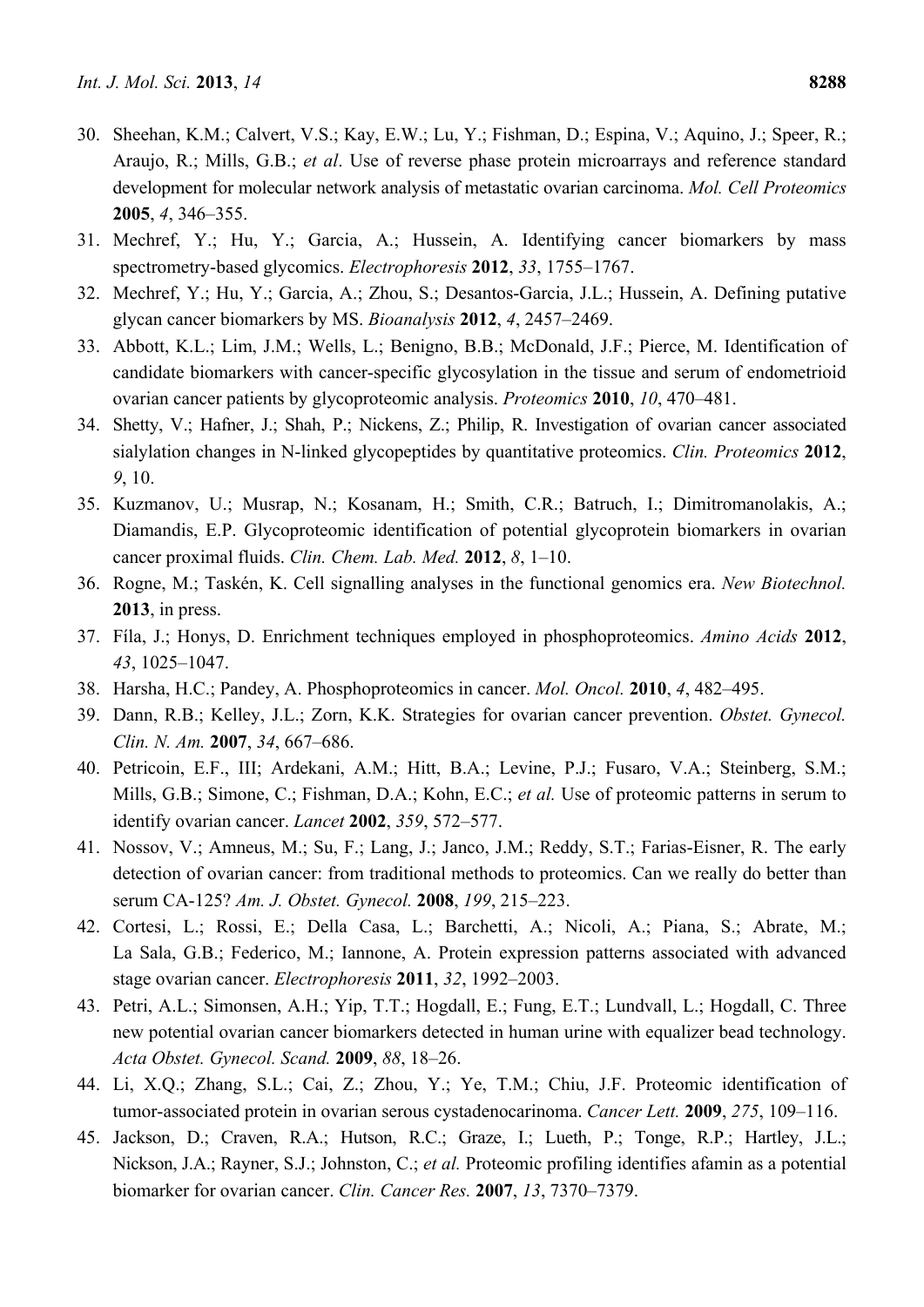- 46. An, H.J.; Kim, D.S.; Park, Y.K.; Kim, S.K.; Choi, Y.P.; Kang, S.; Ding, B.; Cho, N.H. Comparative proteomics of ovarian epithelial tumors. *J. Proteome Res.* **2006**, *5*, 1082–1090.
- 47. Dieplinger, H.; Ankerst, D.P.; Burges, A.; Lenhard, M.; Lingenhel, A.; Fineder, L.; Buchner, H.; Stieber, P. Afamin and apolipoprotein A-IV: Novel protein markers for ovarian cancer. *Cancer Epidemiol. Biomarkers Prev.* **2009**, *18*, 1127–1133.
- 48. Aktas, B.; Kasimir-Bauer, S.; Wimberger, P.; Kimmig, R.; Heubner, M. Utility of mesothelin, L1CAM and Afamin as biomarkers in primary ovarian cancer. *Anticancer Res.* **2013**, *33*, 329–336.
- 49. Montagnana, M.; Danese, E.; Giudici, S.; Franchi, M.; Guidi, G.C.; Plebani, M.; Lippi, G. HE4 in ovarian cancer: From discovery to clinical application. *Adv. Clin. Chem.* **2011**, *55*, 1–20.
- 50. Drapkin, R.; von Horsten, H.H.; Lin, Y.; Mok, S.C.; Crum, C.P.; Welch, W.R.; Hecht, J.L. Human epididymis protein 4 (HE4) is a secreted glycoprotein that is overexpressed by serous and endometrioid ovarian carcinomas. *Cancer Res.* **2005**, *65*, 2162–2169.
- 51. Azzam, A.Z.; Hashad, D.I.; Kamel, N.A. Evaluation of HE4 as an extrabiomarker to CA125 to improve detection of ovarian carcinoma: Is it time for a step forward? *Arch. Gynecol. Obstet.* **2013**, in press.
- 52. Moore, R.G.; McMeekin, D.S.; Brown, A.K.; DiSilvestro, P.; Miller, M.C.; Allard, W.J.; Gajewski, W.; Kurman, R.; Bast, R.C., Jr.; Skates, S.J. A novel multiple marker bioassay utilizing HE4 and CA125 for the prediction of ovarian cancer in patients with a pelvic mass. *Gynecol. Oncol.* **2009**, *112*, 40–46.
- 53. Van Gorp, T.; Cadron, I.; Despierre, E.; Daemen, A.; Leunen, K.; Amant, F.; Timmerman, D.; de Moor, B.; Vergote, I. HE4 and CA125 as a diagnostic test in ovarian cancer: Prospective validation of the Risk of Ovarian Malignancy Algorithm. *Br. J. Cancer* **2011**, *104*, 863–870.
- 54. Gorelik, E.; Landsittel, D.P.; Marrangoni, A.M.; Modugno, F.; Velikokhatnaya, L.; Winans, M.T.; Bigbee, W.L.; Herberman, R.B.; Lokshin, A.E. Multiplexed immunobead-based cytokine profiling for early detection of ovarian cancer. *Cancer Epidemiol. Biomarkers Prev.* **2005**, *14*, 981–987.
- 55. Mor, G.; Visintin, I.; Lai, Y.; Zhao, H.; Schwartz, P.; Rutherford, T.; Yue, L.; Bray-Ward, P.; Ward, D.C. Serum protein markers for early detection of ovarian cancer. *Proc. Natl. Acad. Sci. USA* **2005**, *102*, 7677–7682.
- 56. Kim, K.; Visintin, I.; Alvero, A.B.; Mor, G. Development and validation of a protein-based signature for the detection of ovarian cancer. *Clin. Lab. Med.* **2009**, *29*, 47–55.
- 57. Sarojini, S.; Tamir, A.; Lim, H.; Li, S.; Zhang, S.; Goy, A.; Pecora, A.; Suh, K.S. Early detection biomarkers for ovarian cancer. *J. Oncol.* **2012**, *2012*, 709049.
- 58. Lim, R.; Lappas, M.; Riley, C.; Borregaard, N.; Moller, H.J.; Ahmed, N.; Rice, G.E. Investigation of human cationic antimicrobial protein-18 (hCAP-18), lactoferrin and CD163 as potential biomarkers for ovarian cancer. *J. Ovarian Res.* **2013**, *6*, 5.
- 59. Moore, L.E.; Pfeiffer, R.M.; Zhang, Z.; Lu, K.H.; Fung, E.T.; Bast, R.C., Jr. Proteomic biomarkers in combination with CA 125 for detection of epithelial ovarian cancer using prediagnostic serum samples from the Prostate, Lung, Colorectal, and Ovarian (PLCO) Cancer Screening Trial. *Cancer* **2012**, *118*, 191–100.